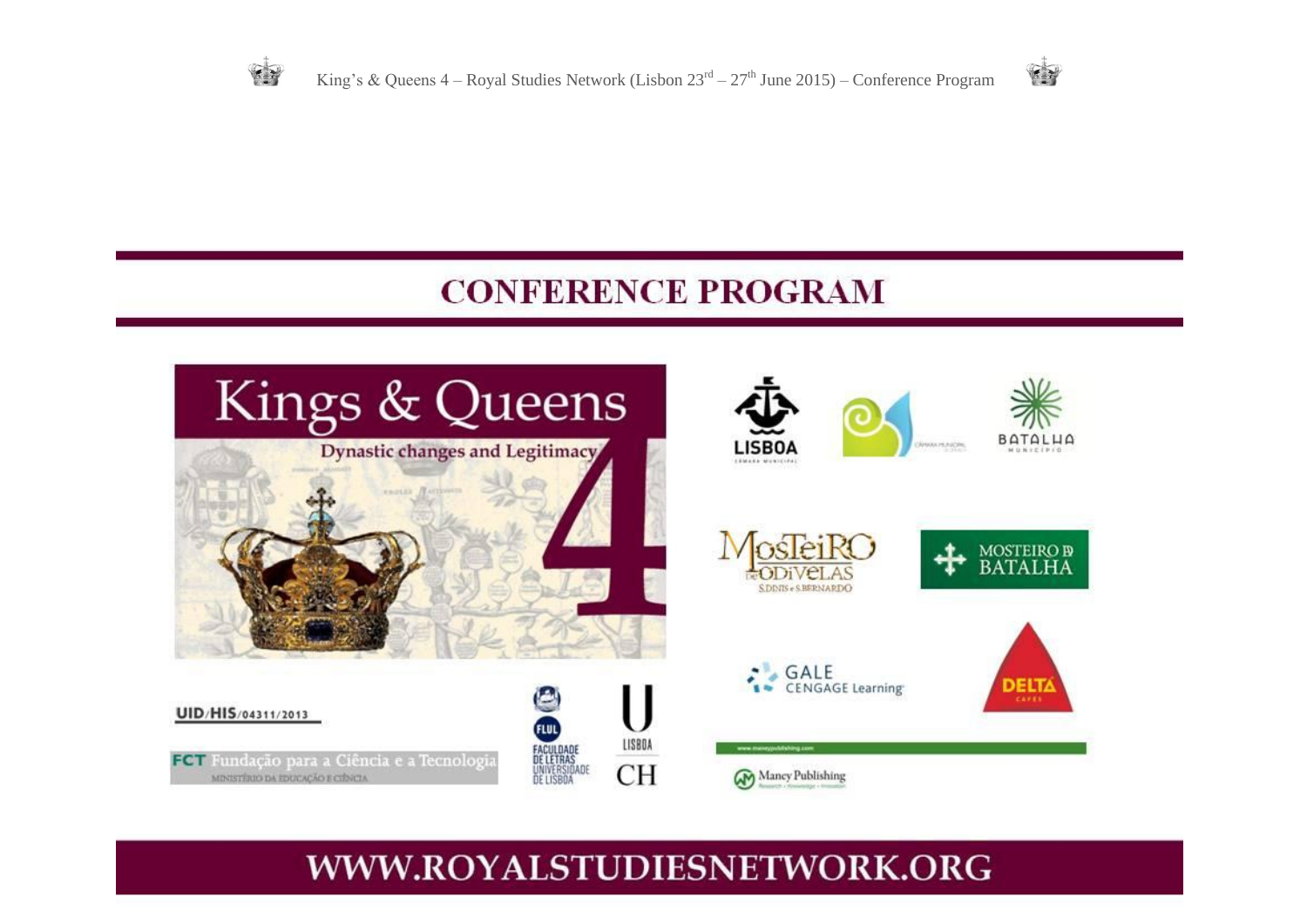

**23rd of June** *-* **Conference's Eve** *-* **Mosteiro de Odivelas**  (Odivelas' Monastery)

**24th, 25th and 26th of June** *–* **Conference - Faculdade de Letras da Universidade de Lisboa** – Salas 4, 5.1, 5.2 (University of Lisbon - School of Arts and Humanities – Rooms 4, 5.1, 5.2)

**CEY** 

**27th of June** *–* **Closing Ceremony - Mosteiro de Batalha** (Batalha's Monastery)

**Kings & Queens 4 – Royal Studies Network Lisbon, 23rd -27th June 2015 Conference Program**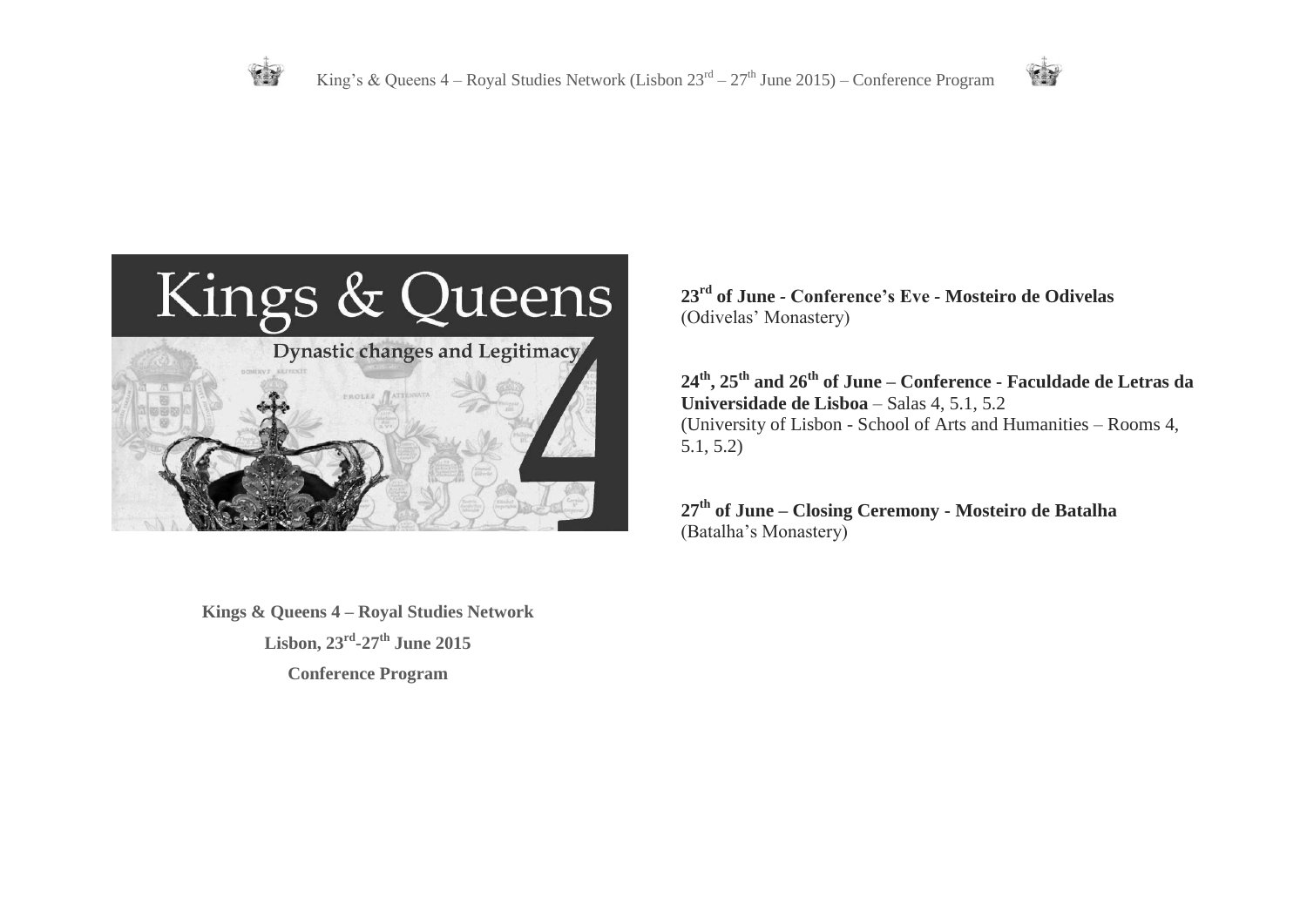



#### **23rd of June** *-* **Conference's Eve** *-* **Mosteiro de Odivelas** (Odivelas' Monastery)

14:00 – Conference Reception Desk Open

15:30 – Bus departs to Odivelas (the bus will be at the main entrance of the Faculdade de Letras)

16:00 - Opening Ceremony: Presidente da Câmara Municipal de Odivelas, Diretor do Mosteiro de S. Dinis e S. Bernardo de Odivelas, Ellie Woodacre (Royal Studies Network, Kings & Queens Conference, Royal Studies Journal) and Manuela Santos Silva (Kings & Queens 4 – Dynastic Changes and Legitimacy)

Keynote speech: César Olivera Serrano (CSIC Madrid) - *To Understand Philippa: The Castilian Context*

Visit to the Monastery by our colleague Luís Urbano Afonso and to the Exhibition "D. Filipa de Lencastre - a Rainha" organized by the Municipality of Odivelas.

Wine-reception offered by the Municipality of Odivelas.

#### **24th, 25th and 26th of June** *–* **Conference - Faculdade de Letras da Universidade de Lisboa** – Salas 4, 5.1, 5.2 (University of Lisbon - School of Arts and Humanities – Rooms 4, 5.1, 5.2)

## **27th of June** *–* **Closing Ceremony - Mosteiro de Batalha** (Batalha's Monastery)

09:00 - Bus trip in the morning (circa 100km) - bus departs by 09:30 the latest

11:00 – Visit to the Monastery

13:00 – Free lunch offered by the Municipality of Batalha

15:00 - Closing ceremony (Batalha's Monastery)

Presidente da Câmara Municipal de Batalha, Diretor do Mosteiro de Santa Maria da Vitória, Ana Maria S. A. Rodrigues (U. Lisboa)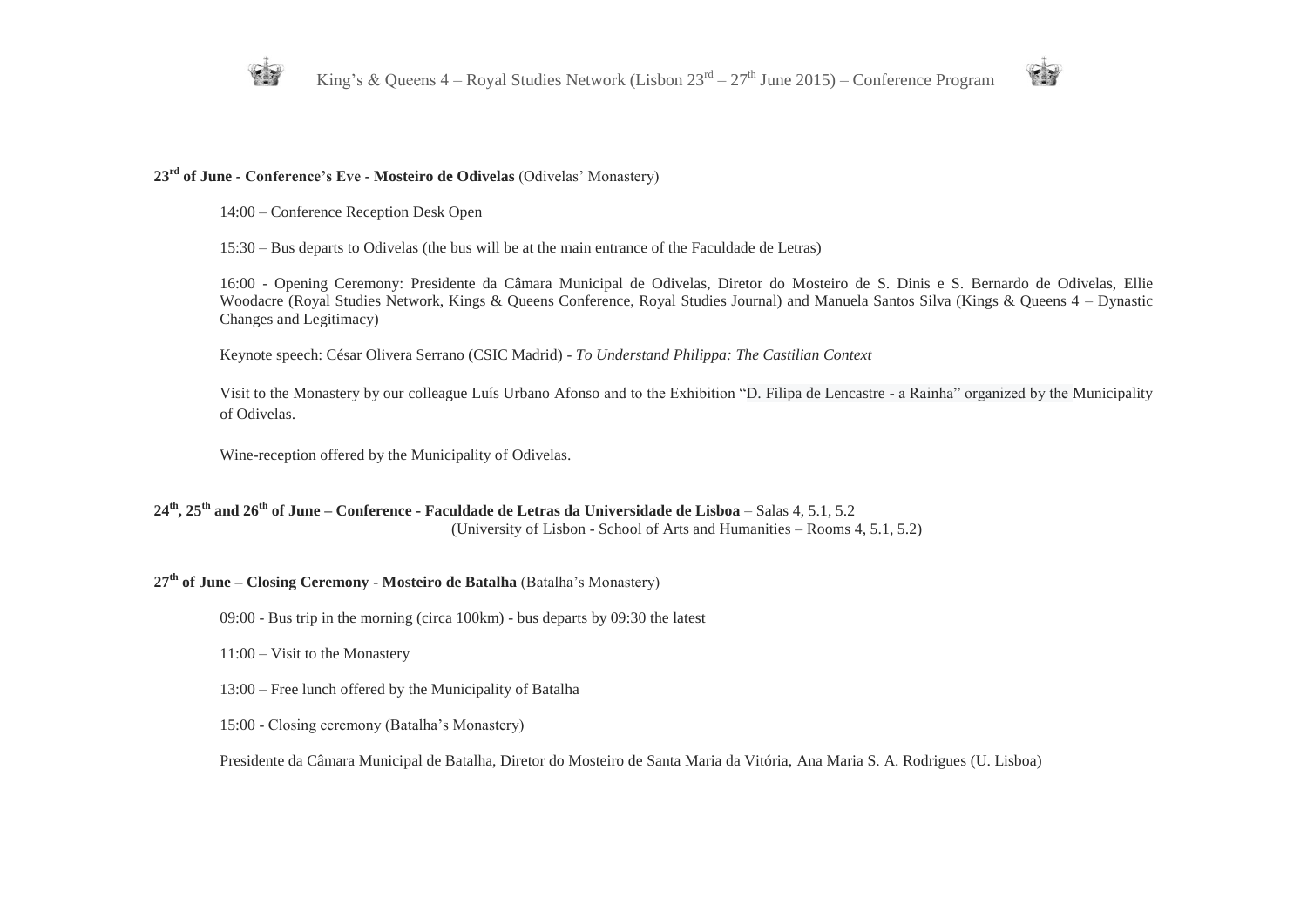



Round Table: Maria Helena da Cruz Coelho (U. Coimbra), Saul António Gomes (U. Coimbra), Ellie Woodacre (U. Winchester)

### **Day 1 (24 June 2015 )**

**10:00-11:00 (Amphitheatre 4)** Opening of working sessions:

Faculty Dean, Paulo Farmhouse Alberto; Head of University of Lisbon History Centre, Hermenegildo Fernandes

#### **Keynote Lecture - Jeroen Duindam (University of Leiden)**

*Dynastic Legitimacy: Hallowed Tradition Versus Personal Activism*

*11:00-11:30 – Coffee-break*

**SESSION 1 – 11:30-13:00**

 $\blacksquare$ 

| A.1. Early Monarchic Models: Kinship, War and<br><b>Royal Legitimacy</b><br>Organizer: K&Q4<br>Chair: Elisabetta Colla                                                                                                                                                                             | <b>B.1.</b> By the Grace of God or Free Will of the<br>People? Legitimacy of Royal Power in Poland-<br>Lithuania, $16^{th}$ -18 <sup>th</sup> c.<br>Organizer: Ana Kalinowska<br>Chair: Cristina Carvalho                                                                                                                                                                                                                                                                         | C.1. Dynastic Changes, Legitimacy and<br><b>Acculturation</b><br>Organizer: K&Q4<br>Chair: Iris Holzwart-Schaefer                                                                                                                                                                                                                                                                                                                              |
|----------------------------------------------------------------------------------------------------------------------------------------------------------------------------------------------------------------------------------------------------------------------------------------------------|-----------------------------------------------------------------------------------------------------------------------------------------------------------------------------------------------------------------------------------------------------------------------------------------------------------------------------------------------------------------------------------------------------------------------------------------------------------------------------------|------------------------------------------------------------------------------------------------------------------------------------------------------------------------------------------------------------------------------------------------------------------------------------------------------------------------------------------------------------------------------------------------------------------------------------------------|
| Arturo Sánchez Sanz, Sovereignty, Kinship and Gender in<br>Scythian World<br>Francis Leneghan, <i>Beowulf and Biblical Kinship: A Dynastic</i><br>Model?<br>Hang Lin, From Tribesmen of Manchuria to Ruler of China:<br>Legitimation under the Jurchen Jin (1125-1234) in<br>Twelfth-Century China | Jolanta Choinska-Mika, 'Pupilla libertatis'. Royal "Free<br>Elections" in the Polish-Lithuanian Commonwealth:<br>the Origins, Ideology and Practice in the $16^{th}$ century<br>Anna Kalinowska, 'Illustrious Jagiellonian Blood'. Dynastic<br>Tradition and Legitimacy of Royal Power in the $17th$<br>century Poland-Lithuania<br>Katarzyna Kuras, 'The King with his People, the People with<br>their King'. Legitimacy of Royal Power in the $18^{th}$ c.<br>Poland-Lithuania | Nuria Silleras, Dynastic Legitimacy and Acculturation: the<br>Trastamaras in Aragon (1412-1516)<br>Sergio Ramiro Ramírez, Francisco de los Cobos, Precursor<br>of Arts: News on the Assimilation Process of the<br>Empire Concept in Castile and Aragon and its<br>Impact on the Image of Power<br>Zita Rohr, <i>Hollow Crowns and Shifting Sovereignties</i> :<br>Dynastic Change and Legitimacy in the Kingdom of<br>Naples-Sicily 1380-1442 |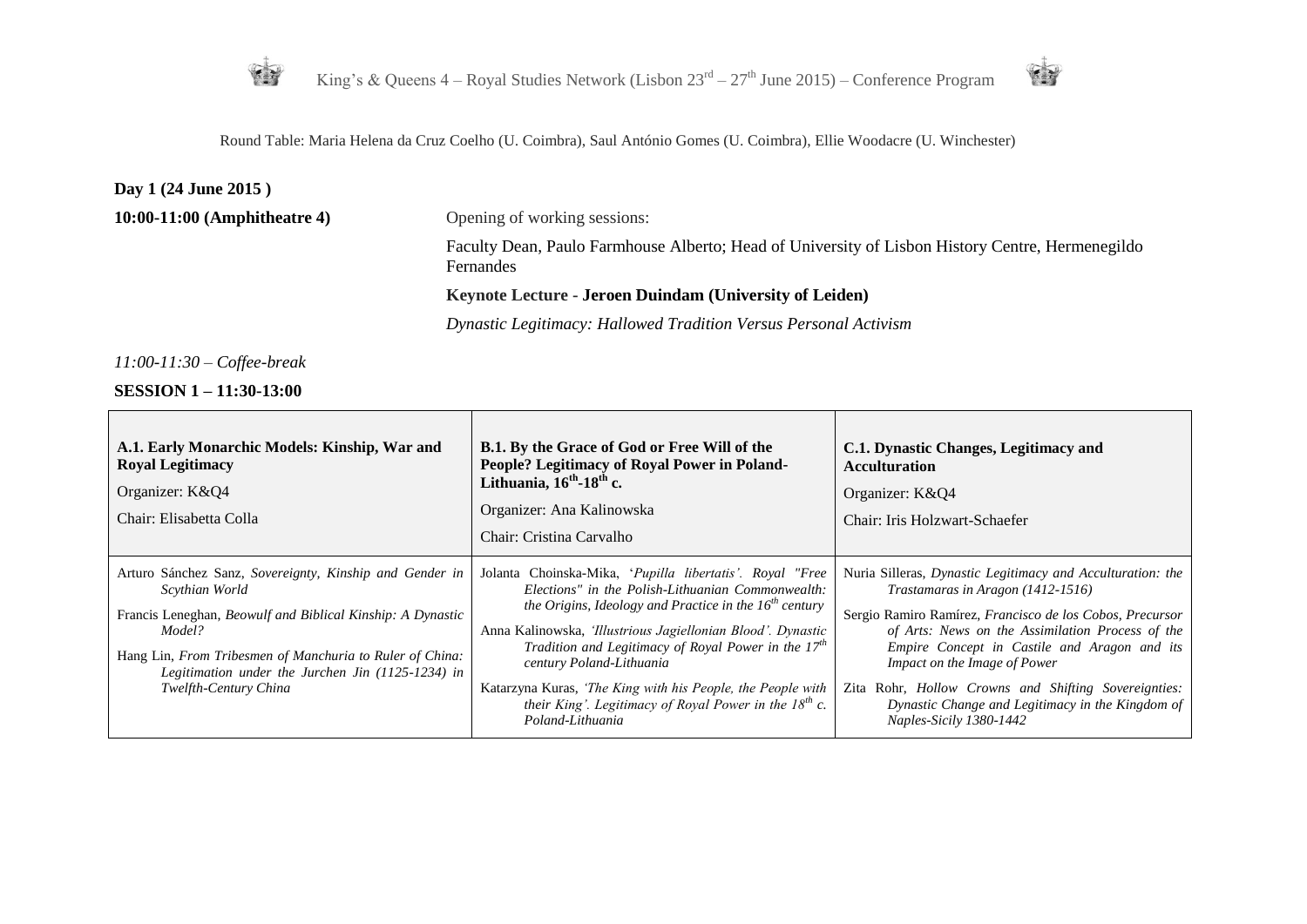



*13:00-14:30 – Lunch*

#### **Conference - Faculdade de Letras da Universidade de Lisboa** (University of Lisbon - School of Arts and Humanities)

#### **A** – Sala 4 / **B** – Sala 5.1 / **C** – Sala 5.2 **(A** – Room 4 / **B** – Room 5.1 / **C** – Room 5.2)

#### **SESSION 2 – 14:30-16:00**

| A.2. Muslim Monarchies<br>Organizer: K&Q4<br>Chair: Hermenegildo Fernandes                                                                                                                                                      | The Legitimacy Language. Consolidatitor<br>B.2.<br>Mechanisms and Strengthening Instruments of the<br>Monarchical Power in the Crown of Castile during<br>the Middle Ages (I)<br>Organizer: Diana Pelaz Flores<br>Chair: Nuria Silleras                                                                                                                                                                                                                     | C.2. When the Ruler is a Woman<br>Organizer: K&Q4<br>Chair: Zita Rohr                                                                                                                                                                                                                                                                          |
|---------------------------------------------------------------------------------------------------------------------------------------------------------------------------------------------------------------------------------|-------------------------------------------------------------------------------------------------------------------------------------------------------------------------------------------------------------------------------------------------------------------------------------------------------------------------------------------------------------------------------------------------------------------------------------------------------------|------------------------------------------------------------------------------------------------------------------------------------------------------------------------------------------------------------------------------------------------------------------------------------------------------------------------------------------------|
| Fouzia Farooq, Importing Trust into the Realm: A Study of<br>Power-base of the Delhi Sultans<br>Fatima Rhorchi, Consolidating Authority in 17 <sup>th</sup> cent<br>Morocco: Sultan Moulay Ismail's Struggle for<br>Legitimacy. | Marina Kleine, Alfonso X and the Theoretical Apparatus of<br>the Royal Power in the Crown of Castile during the<br>$13^{th}$ century<br>Diana Pelaz Flores, Much more than the King's Wife.<br>Marriage as Instrument of Queenly Authority and her<br>Identity in the Trastámara Dynasty (1369-1474)<br>Ruiz Domingo, From the Election to the<br>Lledó<br>Consolidation. The Strategies of Legitimacy of the<br>Trastámara Dynasty in the Crown of Aragon. | Elisabetta Colla, When the Emperor is a Woman: the<br>Case of Wu Zetian<br>Miriam Shadis, Legitimizing Queenship: the First<br>Dynasty of the Kingdom of Portugal<br>Ellie Woodacre, Memoirs of Queens -The Genesis of<br>Queenship Studies? Representations of Queens<br>in the works of Mary Hays and Early Modern<br>Collective Biographers |

*16:00-16:30 – Coffee-break*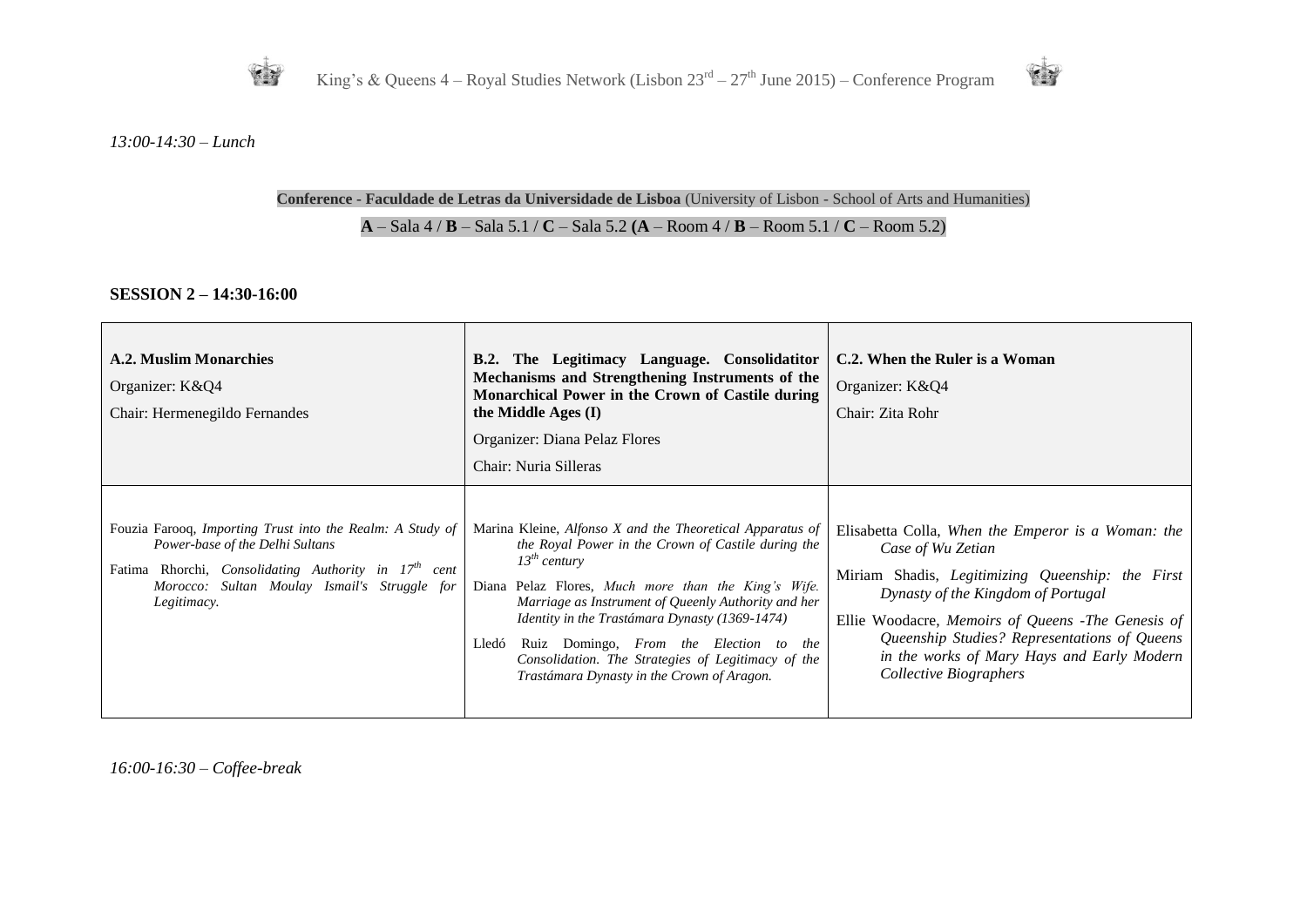



## **SESSION 3 -16:30–18:00**

| A.3. Building Medieval Ruling Legitimacies<br>Organizer: K&Q4<br>Chair: Miriam Shadis                                                                                                                                                                                                                                                                                                       | The Legitimacy Language. Consolidatitor<br><b>B.3.</b><br>Mechanisms and Strengthening Instruments of the<br>Monarchical Power in the Crown of Castile during<br>the Middle Ages (II)<br>Organizer: Diana Pelaz Flores<br>Chair: Covadonga Valdaliso                                                                                                                                                                | C.3. Court Ceremonial as Dynastic Legitimacy<br>Organizer: K&Q4<br>Chair: Ana Kalinowska                                                                                                                                   |
|---------------------------------------------------------------------------------------------------------------------------------------------------------------------------------------------------------------------------------------------------------------------------------------------------------------------------------------------------------------------------------------------|---------------------------------------------------------------------------------------------------------------------------------------------------------------------------------------------------------------------------------------------------------------------------------------------------------------------------------------------------------------------------------------------------------------------|----------------------------------------------------------------------------------------------------------------------------------------------------------------------------------------------------------------------------|
| Kim Bergqvist, Teaching Princes How to Behave: the<br>Castigos de Sancho IV in Light of the Dynastic<br>Problems and Political Legitimacy of Alfonso X's<br>Second Son<br>André O. Leitão, Armando Norte, Building Legitimacies: the<br>Role of Legal Scholars in the Consolidation of the<br>New Hispanic Dynasties (late-14 <sup>th</sup> to early-15 <sup>th</sup><br><i>centuries</i> ) | Manuela Santos Silva, Regal Power and Royal Family<br>in the Fundamental Iberian Legislation<br>Raúl González González, Monarchy and Urban Oligarchies<br>in the Kingdom of Castile during the $15^{th}$ century:<br>Power, Service and Social Ascent<br>Juan Prieto Sayagués, Royal Patronage versus Nobiliary<br>Patronage at the Castilian Monasteries during the<br>$15th$ century. A Conflict of Legitimacies? | Ruth Martínez Alcorlo, Marriage, Power and Legitimacy:<br>Isabel of Castile $(1470-1498)$ and Manuel I of<br>Portugal<br>Cristina Carvalho, <i>Hints of Absolutist and Baroque Features</i><br>in Charles II's Restoration |

*18:00 – Book exhibition: Royal Studies' Bibliography in the Faculty Library*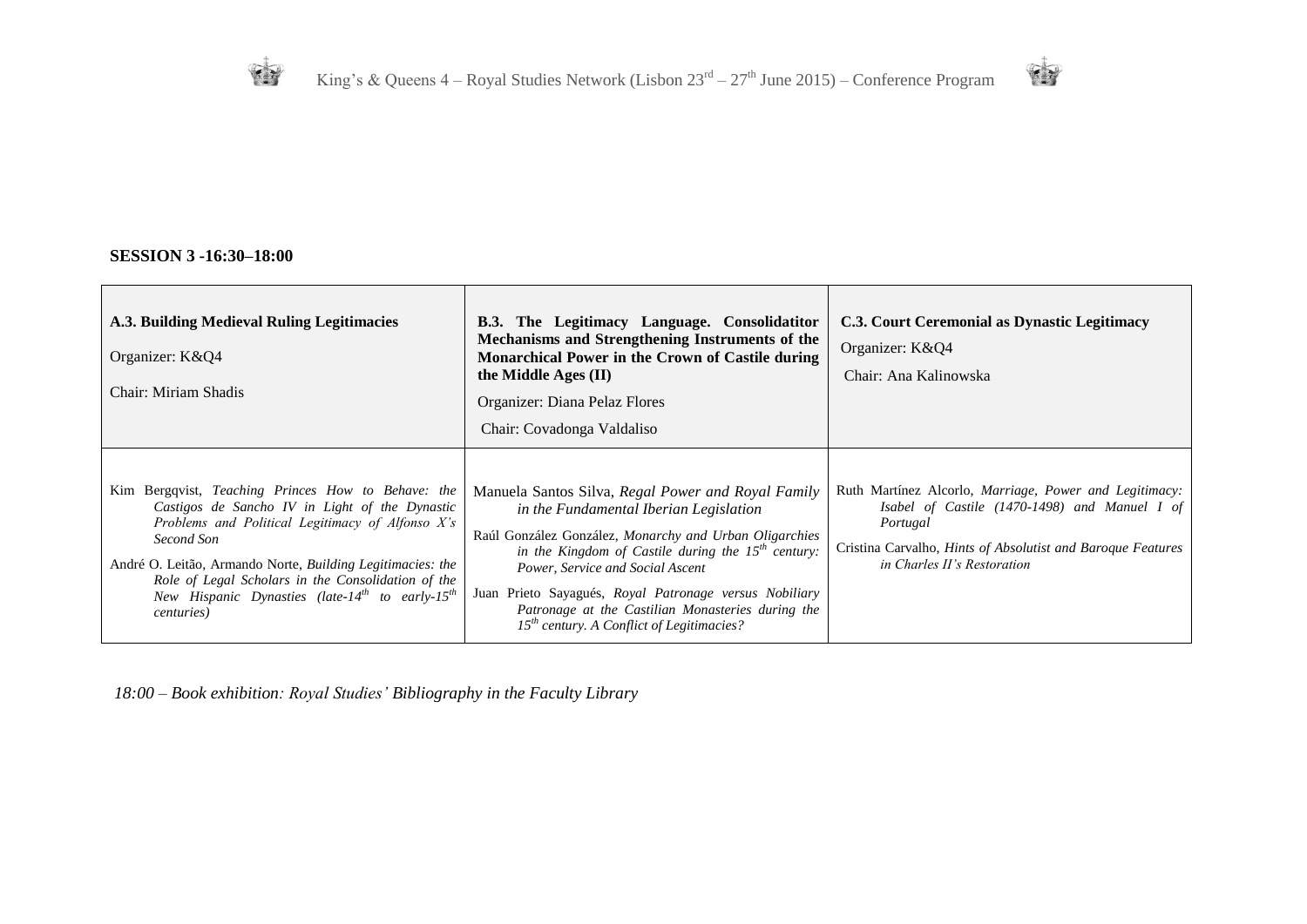



## **Conference - Faculdade de Letras da Universidade de Lisboa** (University of Lisbon - School of Arts and Humanities) **A** – Sala 4 / **B** – Sala 5.1 / **C** – Sala 5.2 **(A** – Room 4 / **B** – Room 5.1 / **C** – Room 5.2)

**Day 2 (25 June 2015)**

#### **SESSION 4 – 9:30-11:00**

| A.4. Dynastic Legitimacy after a Coup d'État<br>Organizer: K&Q4<br>Chair: Manuela Santos Silva                                                                                                                                                                                                                                                                                                     | <b>B.4. Rhetoric of Feminine Legitimacy</b><br>Organizer: K&Q4<br>Chair: Nadia van Pelt                                                                                                                                                                                                                                                                                                                            | C.4. Using Political Culture as Strategy of<br>Legitimization<br>Organizer: Charlotte Backerra and Cathleen Sarti<br>Chair: Cinzia Recca                                                                                                                                                                                                               |
|----------------------------------------------------------------------------------------------------------------------------------------------------------------------------------------------------------------------------------------------------------------------------------------------------------------------------------------------------------------------------------------------------|--------------------------------------------------------------------------------------------------------------------------------------------------------------------------------------------------------------------------------------------------------------------------------------------------------------------------------------------------------------------------------------------------------------------|--------------------------------------------------------------------------------------------------------------------------------------------------------------------------------------------------------------------------------------------------------------------------------------------------------------------------------------------------------|
| Isabel P. Baleiras, 1383-1385, Portugal: Coup d'État or<br>Democracy?<br>Tiago Viula Faria, All in the Family: Cross-Legitimization<br>Strategies in Two Late-Medieval Monarchies<br>Leonardo Carvalho-Gonçalves, The Royal Good Deaths in<br>Medieval Chronicles as Part of the Avis Dynasty<br>Legitimacy Campaign: The Examples of John I and<br>Philippa of Lancaster in a Comparative Vision. | Elizabeth Kinne, Subject to Change: Forging Early and Post-<br>Modern Subjectivities in Christine de Pizan and<br><b>Frank Herbert</b><br>Estelle Paranque, <i>Threats to the English Crown: Elizabeth</i><br>Tudor's and Mary Queen of Scots' Rhetoric as<br>Prisoners<br>Elena<br>Teibenbacher, Katherine the Great and how the<br>Questioning of her Legitimacy on the Throne<br><b>Influenced her Politics</b> | Charlotte Backerra, (Re-)Discovering a Family's Traditions?<br>The Hanoverians as Successors to the Throne of<br>Great Britain<br>Cathleen Sarti, Just a Family Dispute? How Sigismund Vasa<br>was Made an Alien by his Uncle Charles<br>Fabian Perrson, Something Old and Something New:<br>Weaving Legitimacy Into Early Modern Swedish<br>Dynasties |

*11:00-11:30 – Coffee-break*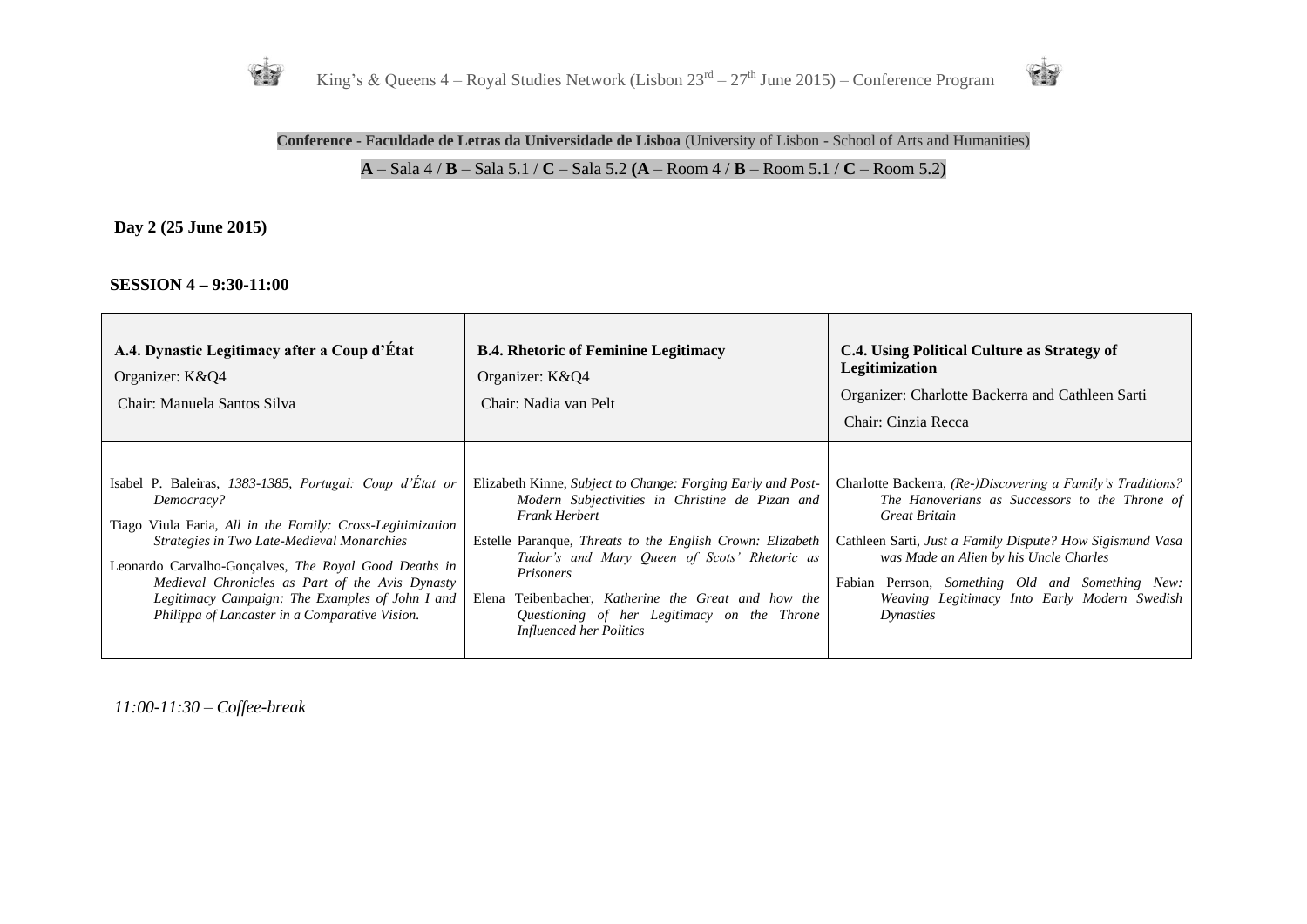

## **SESSION 5 – 11:30-13:00**

| A.5. Iberian Legitimacy Dilemmas in the Late                                                                                                                                                                                                                                                                                       | <b>B.5. Creating Legitimacy and Kings in Medieval</b>                                                                                                                                                                                                                                                                                                   | C.5. Tradition and Change as Guarantees of                                                                                                                                                                                                                                                                                                                                                                                                                             |
|------------------------------------------------------------------------------------------------------------------------------------------------------------------------------------------------------------------------------------------------------------------------------------------------------------------------------------|---------------------------------------------------------------------------------------------------------------------------------------------------------------------------------------------------------------------------------------------------------------------------------------------------------------------------------------------------------|------------------------------------------------------------------------------------------------------------------------------------------------------------------------------------------------------------------------------------------------------------------------------------------------------------------------------------------------------------------------------------------------------------------------------------------------------------------------|
| <b>Middle Ages</b>                                                                                                                                                                                                                                                                                                                 | <b>Scandinavia</b>                                                                                                                                                                                                                                                                                                                                      | Dynastic Continuity $(18th/19th$ centuries)                                                                                                                                                                                                                                                                                                                                                                                                                            |
| Organizer: K&Q4                                                                                                                                                                                                                                                                                                                    | Organizer: Kerstin Hundahl                                                                                                                                                                                                                                                                                                                              | Organizer: K&Q4                                                                                                                                                                                                                                                                                                                                                                                                                                                        |
| Chair: Ruth Martínez Alcorlo                                                                                                                                                                                                                                                                                                       | Chair: Louise Berglund                                                                                                                                                                                                                                                                                                                                  | Chair: Charlotte Backera                                                                                                                                                                                                                                                                                                                                                                                                                                               |
| Adelaide Costa, Blanca of Castile: a Mere Detail in the<br>Portuguese Dynastic Change of 1385?<br>Germán Gamero Igea, Keeping Loyalty at the End of a<br>Dynasty: the "Other Courtiers" of Ferdinand II of<br>Aragon (1468-1516)<br>Paula Rodrigues, Two Crowns to a Queen without a Throne:<br>Joanna, The Great Lady (1462-1530) | Ian Peter Grohse, Fiction of Adult Rule: Youth and Kingship<br>in Twelfth-Century Norway<br>Kerstin Hundahl, Christopher I. Right or Usurpation of the<br>Throne? Using the Past as a Legitimization Tool<br>Thomas Småberg, The Lion, the Duke and the Infant King:<br>Legitimizing Strategies of a Swedish Royal Lineage in<br>the Fourteenth century | Ekaterina Kolmogorova, The Role of the Portraiture in the<br>Supporting of the Legitimacy of the Imperial Power<br>in XVIII - early XIX century Russia<br>Pedro Urbano, A Throne and Two Brothers: the Impact of the<br>Civil War in the Composition of the Portuguese<br>Royal Household.<br>Júlia Platonovna Korobtchenko, Her Majesty the Queen<br>Maria II and the Duque of Leuchtenberg: the First<br>Royal Marriage of the Portuguese Constitutional<br>Monarchy |

*13:00-14:30 - Lunch*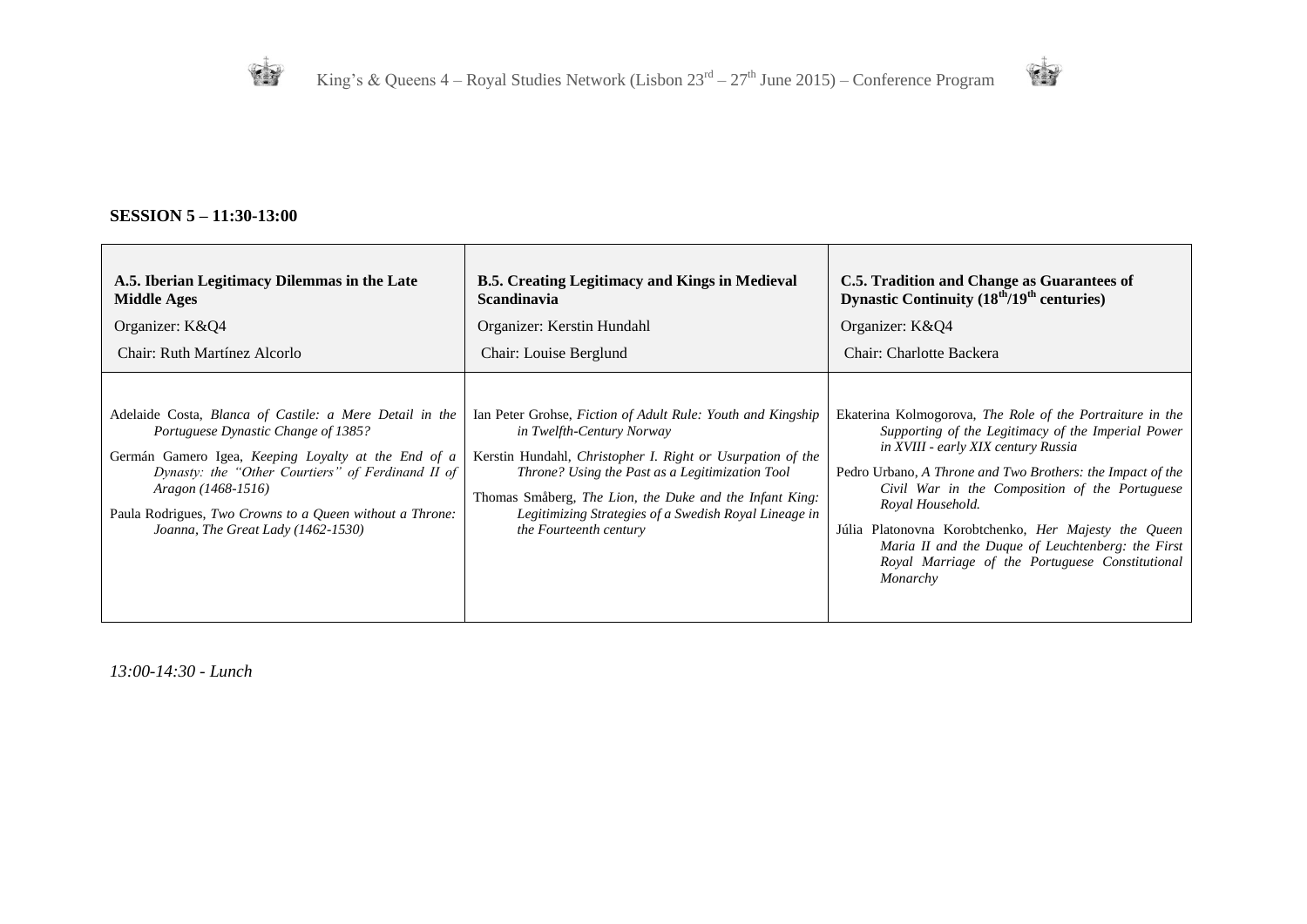



**Conference - Faculdade de Letras da Universidade de Lisboa** (University of Lisbon - School of Arts and Humanities)

## **A** – Sala 4 / **B** – Sala 5.1 / **C** – Sala 5.2 **(A** – Room 4 / **B** – Room 5.1 / **C** – Room 5.2)

#### **SESSION 6 – 14:30-16:00**

| A.6. Dynastic Changes in Modern Portugal (late<br>$16th$ - late $17th$ centuries) [in Portuguese]<br>Organizer: K&Q4<br>Chair: Viviane Kawata                                                                                                                                                                                                                       | <b>B.6.</b><br>historiographies:<br><b>Confronted</b><br>Re-<br>$\mathbf{A}$<br>examination of Contemporary Sources about the<br><b>Castilian Civil War</b><br>Organizers: Rosa Rodríguez-Porto and Sacramento<br>Roselló-Martínez<br>Chair: Tiago Viula Faria                                                                                                                                   | <b>C.6. Queenship and Religion</b><br>Organizer: K&O4<br>Chair: Ana Maria Rodrigues                                                                                                                                                                       |
|---------------------------------------------------------------------------------------------------------------------------------------------------------------------------------------------------------------------------------------------------------------------------------------------------------------------------------------------------------------------|--------------------------------------------------------------------------------------------------------------------------------------------------------------------------------------------------------------------------------------------------------------------------------------------------------------------------------------------------------------------------------------------------|-----------------------------------------------------------------------------------------------------------------------------------------------------------------------------------------------------------------------------------------------------------|
| Maria Leonor G. Cruz, Filipe I de Portugal:<br>ordenações do reino e regras de gestão social e<br>económica na mudança de dinastia<br>Paula Lourenço, Entrada da rainha D. Filipa de<br>Gusmão na vila de Sintra em meados do século<br>XVII: tempos e festas de solenização ritual<br>Filipe Francisco, Na fronteira de novas legitimidades –<br>As Cortes de 1697 | Covadonga Valdaliso, The lost chronicle of Peter I:<br>Historiography and<br>Literature<br>the<br>in<br>Reconstruction of the Memory of the King<br>Bretton Rodríguez, Competing Images of Pedro I:<br>López de Ayala's Chronicle in Context<br>Rebecca Holdorph, 'He is Legitimate Heir of the<br>Realms': John of Gaunt, Constance of Castile<br>and the Lancastrian Claim to Castile and León | Louise Berglund, Queen Philippa of Scandinavia,<br>Female Piety and Authority. Two Bohun Prayer<br>Books and their Shifting Late Medieval Contexts<br>Diana Lucía Gómez-Chacón, The Dominicanism of<br>Two Virtuous Queens: Mary and Eleanor of<br>Aragon |

*16:00-16:30 – Coffee-break*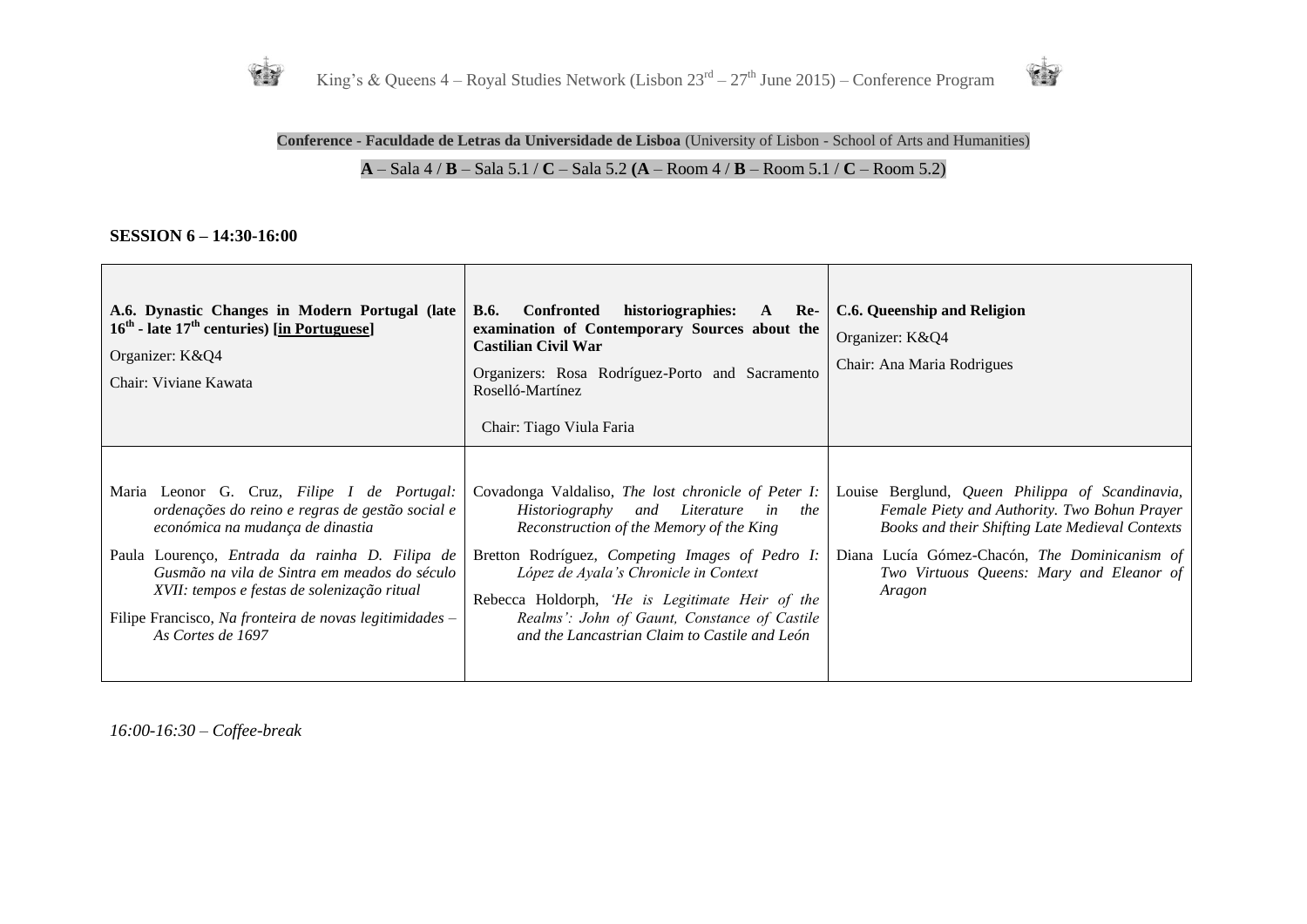

#### **SESSION 7 – 16:30-18:00**

| A.7. The Human Frailty of Monarchy. Portuguese<br><b>Dynastic Changes and Regency Periods in XVII and</b><br><b>XVIII</b> centuries<br>Organizer: Ana Leal de Faria<br>Chair: Filipe Francisco                                                                                                                                            | B.7. 'Petrista Networks'. Galicia as a Case-study<br>Organizers: Rosa Rodríguez-Porto and Sacramento<br>Roselló-Martínez<br>Chair: Covadonga Valdaliso                                                                                                                                                                         | C.7. Dynastic Changes, Legitimacy and Political<br>(Dis-)Continuity – a Comparative Approach<br>Organizer: K&Q4<br>Chair: Cathleen Sarti                                                                                                                                                                                                             |
|-------------------------------------------------------------------------------------------------------------------------------------------------------------------------------------------------------------------------------------------------------------------------------------------------------------------------------------------|--------------------------------------------------------------------------------------------------------------------------------------------------------------------------------------------------------------------------------------------------------------------------------------------------------------------------------|------------------------------------------------------------------------------------------------------------------------------------------------------------------------------------------------------------------------------------------------------------------------------------------------------------------------------------------------------|
| Ana Leal de Faria, Is it Better to be Queen for a Single<br>Day than Duchess an Entire Life? (1656-62)<br>Carolina Soares, The Regency of Prince Pedro - the<br>Multiple Challenges in the Search of Balance<br>and Legitimacy $(1667-1683)$<br>Nuno Castro Luís, João, Prince Regent: "To be or not<br>to be" in the Dynasty of Bragança | Ricardo Pichel Gotérrez, Courtly Culture and Literary<br>Patronage: The Galician House of Andrade<br>Clara Pascual-Argente, El Victorial's Galician Knight<br>and the Networks of Petrismo<br>Rodríguez-Porto and Sacramento Roselló-<br>Rosa<br>Martínez, Controversy, Lineage and Memory:<br>the Future of Petrista Networks | Penny Nash, The Stability and Strength of the Ottonian<br>Dynasty in Tenth- and Eleventh-Century Germany<br>Iris Holzwart-Schäfer, Dynastic Changes, Legitimacy and<br>Political (Dis)Continuity – a Comparative Approach<br>Natalia Neverova, From Henry of Navarre to Henty IV: to be<br>an Ambassador in the Time of Change, the Time of<br>Doubt |

*18:00-19:00 – Networks' meeting time* (Rooms 4, 5.1 and 5.2)

*20:00 – Conference-dinner at the Hotel Mundial (Praça Martim Moniz 2)*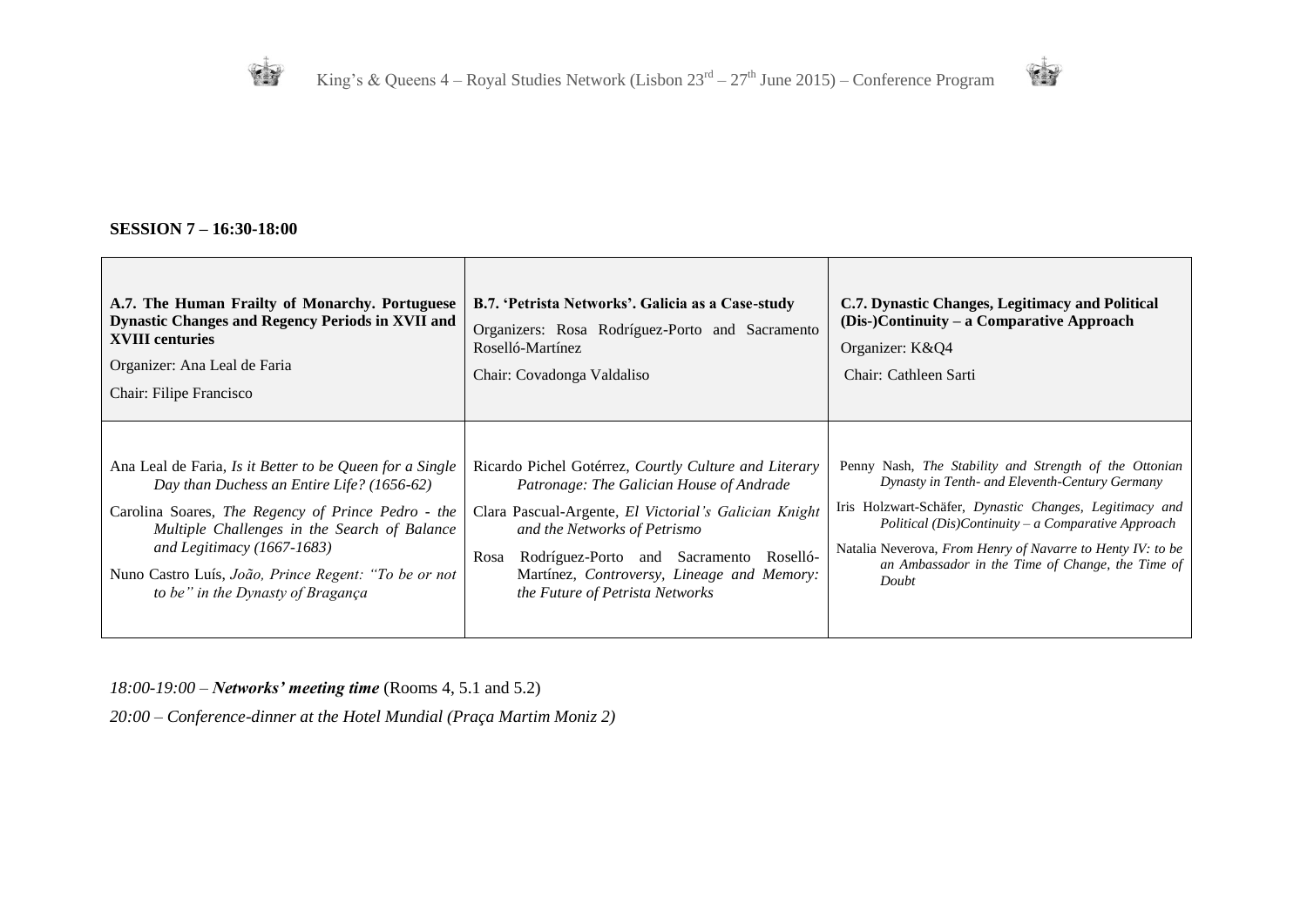



#### **Conference - Faculdade de Letras da Universidade de Lisboa** (University of Lisbon - School of Arts and Humanities)

## **A** – Sala 4 / **B** – Sala 5.1 / **C** – Sala 5.2 **(A** – Room 4 / **B** – Room 5.1 / **C** – Room 5.2)

┬

**Day 3 (26 June 2015)**

**The Company** 

**SESSION 8 – 9:30-11:00**

| A.8. Mental Illnesses<br><b>Dangers</b><br>the<br>and<br>of 1<br><b>Consanguinity in Royalty</b><br>Organizer: K&Q4<br>Chair: Jonathan Spangler                                                                                                                                                                                                                                                                                                                                                                                                                         | <b>B.8.</b> The Ecclesiastical Defense of Royal Legitimacy<br>through Discourses and Actions I<br>Organizer: DEGRUPE project (The European<br>Dimension of a Group of Power: Ecclesiastics and the<br>political State Building of the Iberian Monarchies<br>Monarchies $(13^{th} - 15^{th}$ centuries)<br>Chair: Isabel Baleiras                                                              | C.8. Late Medieval and Modern Queens and<br><b>Regents</b><br>Organizer: K&Q4<br>Chair: Ana Maria Rodrigues                                                                                                                                                                                                                                         |
|-------------------------------------------------------------------------------------------------------------------------------------------------------------------------------------------------------------------------------------------------------------------------------------------------------------------------------------------------------------------------------------------------------------------------------------------------------------------------------------------------------------------------------------------------------------------------|-----------------------------------------------------------------------------------------------------------------------------------------------------------------------------------------------------------------------------------------------------------------------------------------------------------------------------------------------------------------------------------------------|-----------------------------------------------------------------------------------------------------------------------------------------------------------------------------------------------------------------------------------------------------------------------------------------------------------------------------------------------------|
| Boncho Dragiyski, Her (un)Becoming: Isabella of<br>Portugal (d. 1496) and Beatriz da Silva (d.<br>1492)<br>Hélder Carvalhal, F. Ceballos, T. J. Peters, G. Álvarez,<br>Dynastic Changes and Legitimacy: The Role of<br>Consanguinity in Braganza's Dynasty (1640-<br><i>1910</i><br>Timothy Peters, Vassiliki Rentoumi, Peter Garrard,<br>Archaeology: New tools for<br>Cognitive<br>Historians. Handwriting Assessment and Latent<br>Semantic Analysis of the letters of King George<br>III of Great Britain (1738-1820) applied to a<br>Study of his Mental Illnesses | Hermínia Vilar, A Portuguese Prologue to the Schism:<br>Fernando I and the Church in the Last Decades<br>of the $14^{th}$ century<br>André Coelho, In the Coming of the Messiah of Lisbon:<br>Ecclesiastical Support during the Dynastic<br>Crisis of 1383-1385<br>Néstor Vigil, <i>Ecclesiastics</i> in the Construction of<br>International Legitimacy of the Portuguese<br>Dynasty of Avis | James Ellis, Making and Breaking Peace: Women as<br>Peacemakers in mid-fifteenth century Castile<br>Reneé Langlois, Power & Authority of Royal Queen<br>Mothers: Comparing the French Queen Regent<br>and the Ottoman Valide Sultan during the $16^{th}$ -<br>$17th$ centuries.<br>Ana Paula Avelar, Luisa de Guzmán: silent glimpses of<br>a reign |

*11:00-11:30 – Coffee-break*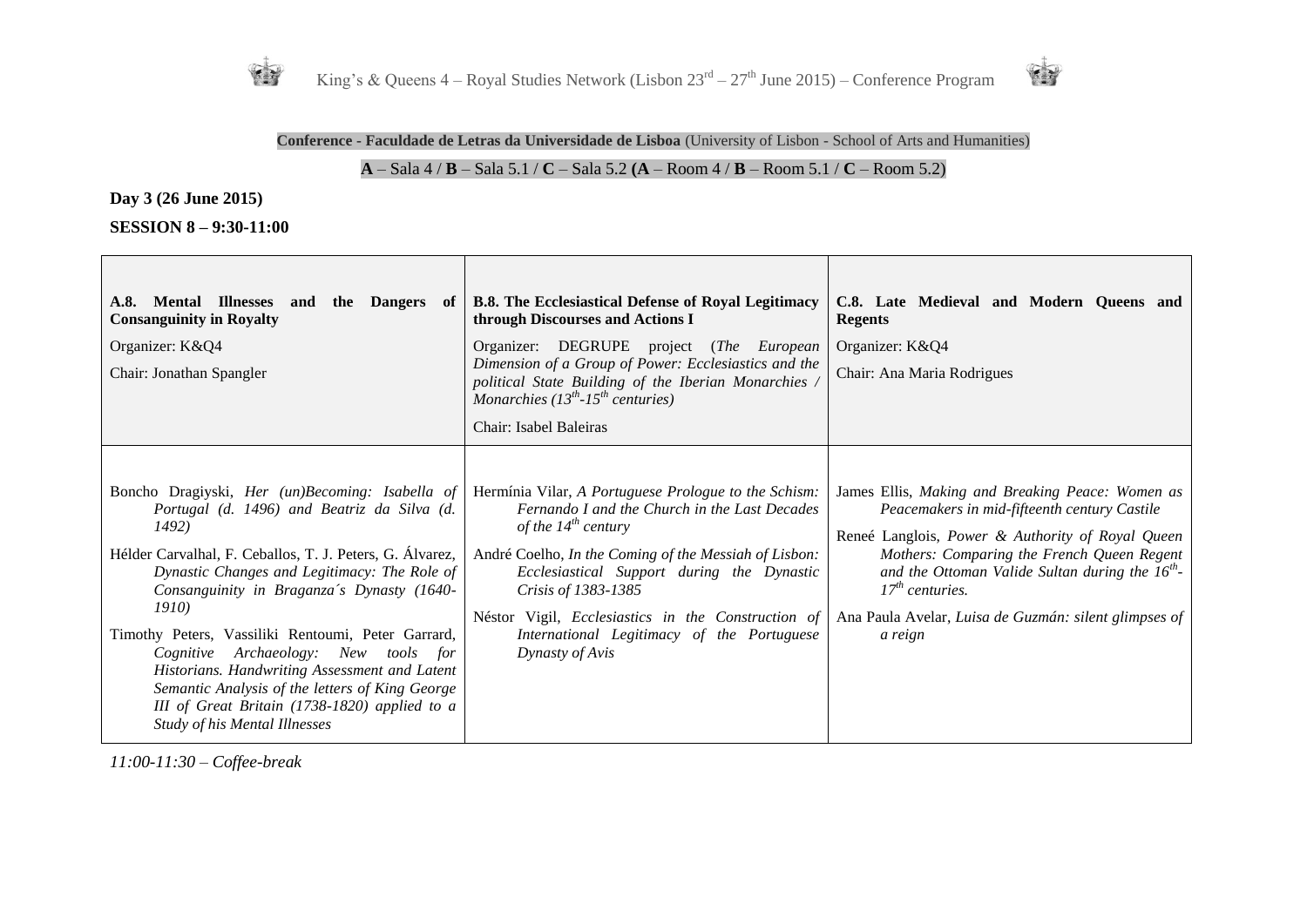



## **SESSION 9 – 11:30-13:00**

| A.9. Legitimising the Braganza Dynasty<br>Organizer: K&Q4<br>Chair: Ana Paula Avelar                                                                                                                                                                                                                                                                                                                                                                                                                                                   | <b>B.9. The Ecclesiastical Defense of Royal Legitimacy</b><br>through Discourses and Actions II<br>Organizer: DEGRUPE project (The European<br>Dimension of a Group of Power: Ecclesiastics and the<br>political State Building of the Iberian Monarchies /<br>Monarchies (13th-15th centuries)<br>Chair: Maria João Branco                                                                                               | C.9. Legitimacy and Regnant Queenship<br>Organizer: K&Q4<br>Chair: Manuela Santos Silva                                                                                                                                                                                     |
|----------------------------------------------------------------------------------------------------------------------------------------------------------------------------------------------------------------------------------------------------------------------------------------------------------------------------------------------------------------------------------------------------------------------------------------------------------------------------------------------------------------------------------------|---------------------------------------------------------------------------------------------------------------------------------------------------------------------------------------------------------------------------------------------------------------------------------------------------------------------------------------------------------------------------------------------------------------------------|-----------------------------------------------------------------------------------------------------------------------------------------------------------------------------------------------------------------------------------------------------------------------------|
| Viviane Kawata, «Necessidade de consentimento do<br>Reyno, & serem aprouados pelos tres Estados<br>delle, & em quanto não o fossem, não poderiaõ<br>Reynar»: the Relationships of Power between<br>Braganza Kings and their Councillors in the<br>$17^{th}$ century<br>Francisca Almeida, The Exaltation of Braganza<br>Dynasty in the Royal Baptism: Liturgy as a<br>Means to Fulfill a Dynastic Purpose<br>Paula Almeida, The Exaltation of "Holiness" of<br>Bragança Dynasty as Legitimating Strategy<br>(17 <sup>th</sup> century) | Hermenegildo Fernandes, <i>Bishop and Ulemah</i> :<br>Negotiating Power in Portugal and in the<br>Almohada Empire around 1230<br>Francisco Díaz Marcilla, Oedipus<br>Complex<br>in<br>Ecclesiastical Soup: Loyalties and Disloyalties<br>of Clerics during the Reign of Alfonse X and<br>Sancho IV<br>Ricardo Seabra, Bishops of the duke, Bishops of the<br>king: the role of clergymen during the regency<br>of D.Pedro | Ana de Fátima, William I and Emma of Normandy<br>Lynsey Wood, 'The Very Next Blood of the King': the<br>Law of Female Dynastic Succession in English<br><i>History</i><br>Mariana Brockmann, Franco-Scottish Union: Dynasty,<br>Legitimacy and Regnant Queenship, 1548-1560 |

*13:00-14:30 - Lunch*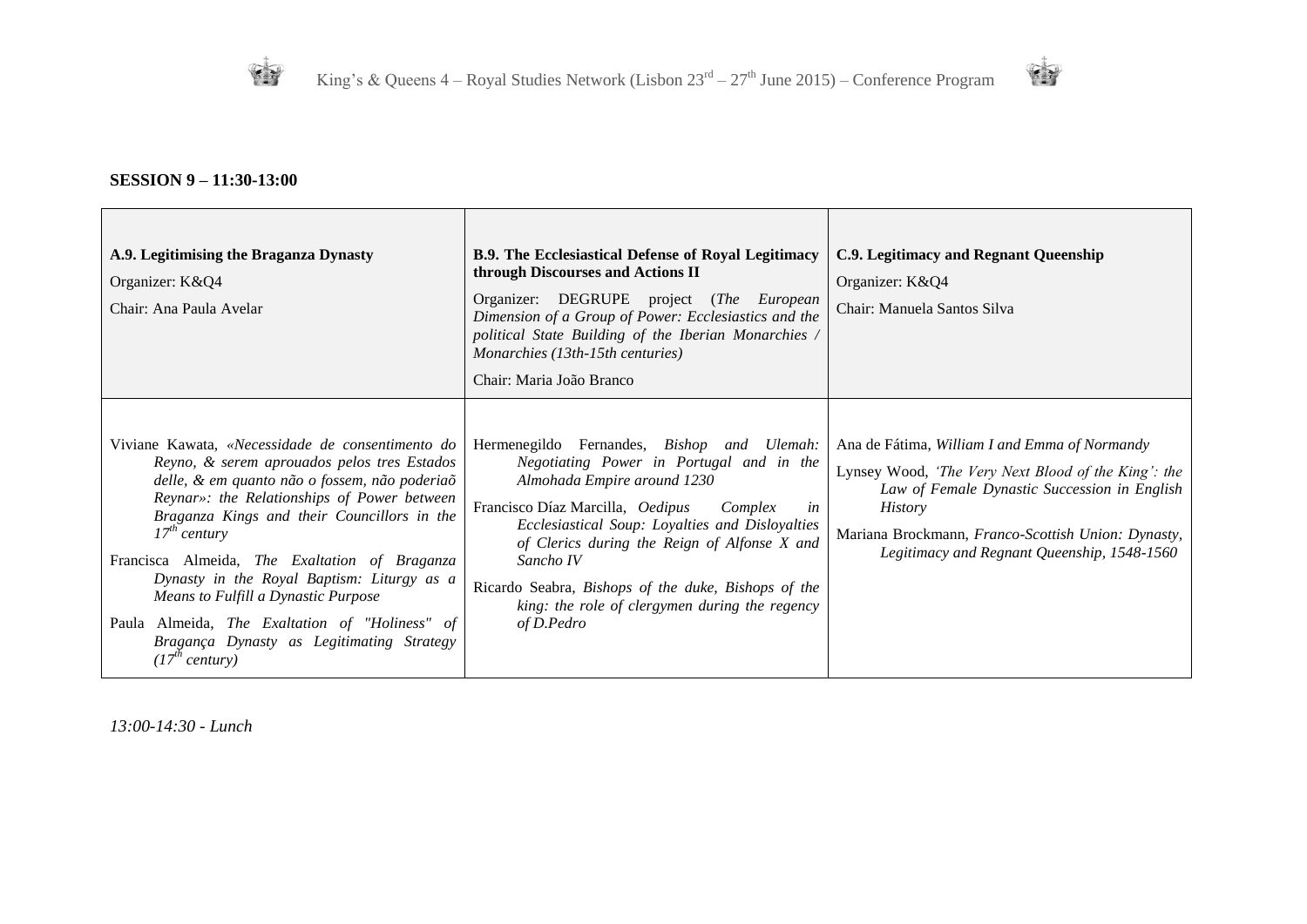



## **Conference - Faculdade de Letras da Universidade de Lisboa** (University of Lisbon - School of Arts and Humanities) **A** – Sala 4 / **B** – Sala 5.1 / **C** – Sala 5.2 **(A** – Room 4 / **B** – Room 5.1 / **C** – Room 5.2)

#### **SESSION 10 – 14:30-16:00**

| A.10. The War of the Spanish Succession                                                                                                                                                                                                                                                                                                                                                                                                                                                                                                                                   | <b>B.10. Monarchical Topics in Art and Literature</b>                                                                                                                                                                                                                                                                                                                                                                                   | C.10. Gender and Monarchy                                                                                                                                                                                                                                                                                                                                                                                                                      |
|---------------------------------------------------------------------------------------------------------------------------------------------------------------------------------------------------------------------------------------------------------------------------------------------------------------------------------------------------------------------------------------------------------------------------------------------------------------------------------------------------------------------------------------------------------------------------|-----------------------------------------------------------------------------------------------------------------------------------------------------------------------------------------------------------------------------------------------------------------------------------------------------------------------------------------------------------------------------------------------------------------------------------------|------------------------------------------------------------------------------------------------------------------------------------------------------------------------------------------------------------------------------------------------------------------------------------------------------------------------------------------------------------------------------------------------------------------------------------------------|
| Organizer: K&Q4                                                                                                                                                                                                                                                                                                                                                                                                                                                                                                                                                           | Organizer: K&Q4                                                                                                                                                                                                                                                                                                                                                                                                                         | Organizer: K&Q4                                                                                                                                                                                                                                                                                                                                                                                                                                |
| Chair: Germán Gamero Igea                                                                                                                                                                                                                                                                                                                                                                                                                                                                                                                                                 | Chair: Isabel Baleiras                                                                                                                                                                                                                                                                                                                                                                                                                  | Chair: Hélder Carvalhal                                                                                                                                                                                                                                                                                                                                                                                                                        |
| Caitlin Brady, <i>Political Concerns as Represented</i><br>Through Court Entertainment: La estatua de<br>Prometeo and the Power Struggle Between<br>Queen Consort Mariana and John of Austria<br>Cristina Agüero Carnerero, The War of the Spanish<br>Succession and the Resistance to Philip V. New<br>Documents on the Confiscation of the $11th$<br>Admiral of Castille's Palaces in Madrid<br>Rocío Martínez López, The Spanish Monarchy in the<br>Crossroad: Maximilian II Emmanuel of Bavaria<br>after the Outbreak of the War of Spanish<br>Succession (1700-1713) | Alexandra Karagianni, Purple Dreams of the Byzantine<br>Macedonian<br>in<br><i>Manuscript</i><br>Dynasty<br>Illuminations: the Usurper Emperor Basil I<br>$(867 - 886)$<br>Inês Araújo, Iconography, Power and Legitimacy of<br>the Portuguese Kings: Images of War in the<br>Late Medieval and Early Modern Ages<br>Nadia van Pelt, After Henry VIII's death: Mid-Tudor<br>Drama and the Issues of Legitimacy and<br><i>Succession</i> | Mariana Bonat Trevisan, Kings and Fathers:<br><i>The</i><br>Monarchical Protection Function and the Fathering<br>Function in Avis' Dynastic Discourses (Portugal -<br>$15^{th}$ century)<br>Emma Levitt, In the Flowering of his Age': Knightly<br>Masculinity and the Establishment of the Yorkist<br>Dynasty under Edward IV (1461-1483)<br>Ana Maria S. A. Rodrigues, Gender and Legitimacy in the<br>First Generations of the Avis Dynasty |

*16:00-16:30 – Coffee-break*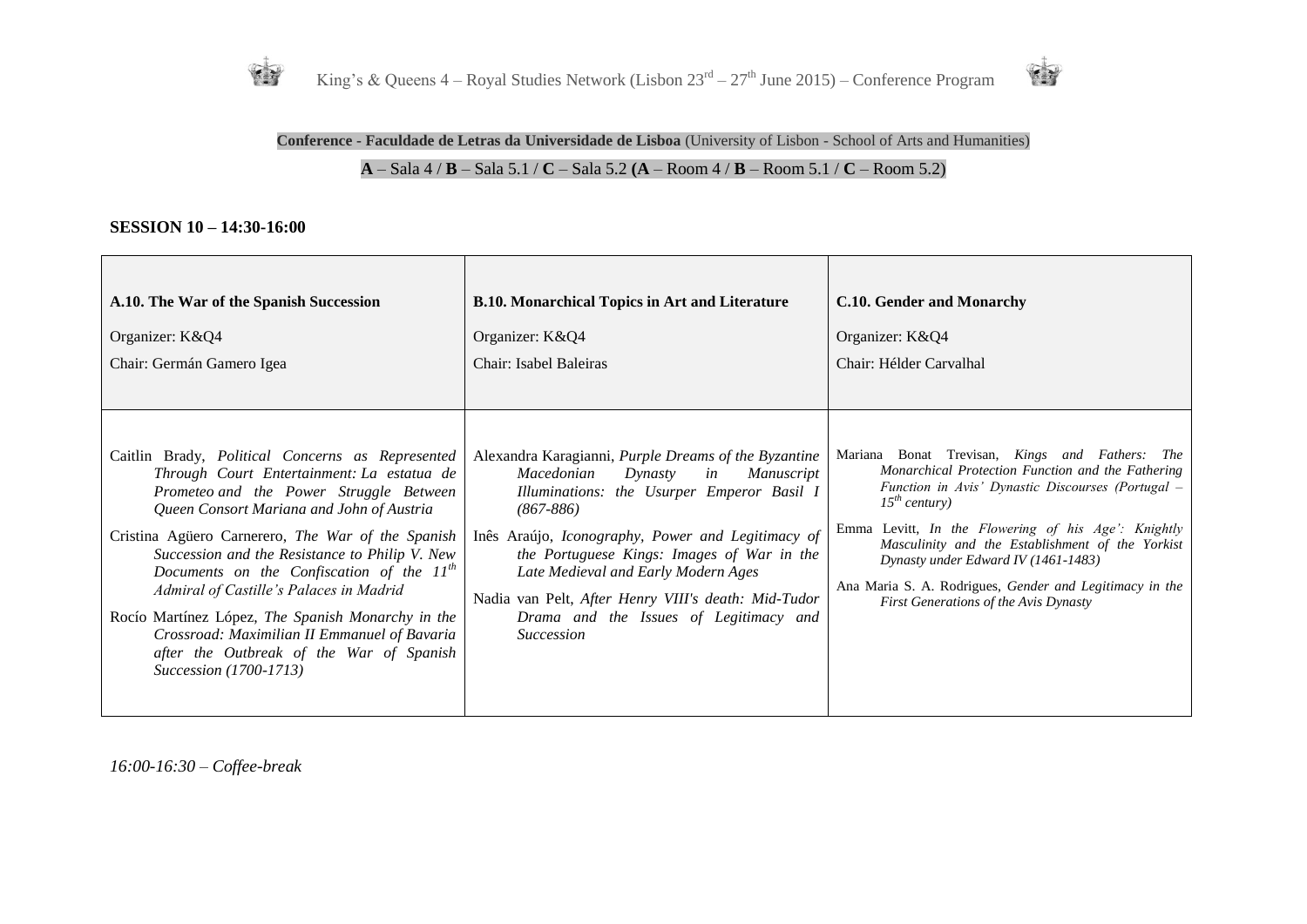



## **SESSION 11 – 16:30-18:00**

| A.11. Naples and the Bourbon Dynasty<br>Organizer: K&Q4<br>Chair: Ellie Woodacre                                                                                                                                                                                                                          | B.11. Liturgy of Power: Ceremonial, Literary<br>Culture and Legitimacy in al-Andalus $(10^{th} -11^{th}$<br>centuries)<br>Organizer: Inês Lourinho<br>Chair: Hermenegildo Fernandes                                                                                                                                                               | <b>C.11. Royal Ceremonies and Dynastic Legitimacy</b><br>Organizer: K&Q4<br>Chair: Ana Maria Rodrigues                                                                                                                                                                                                                                                                               |
|-----------------------------------------------------------------------------------------------------------------------------------------------------------------------------------------------------------------------------------------------------------------------------------------------------------|---------------------------------------------------------------------------------------------------------------------------------------------------------------------------------------------------------------------------------------------------------------------------------------------------------------------------------------------------|--------------------------------------------------------------------------------------------------------------------------------------------------------------------------------------------------------------------------------------------------------------------------------------------------------------------------------------------------------------------------------------|
| Jonathan Spangler, A New Dynasty for the Kingdom of<br>Naples in 1647: Guise, Bourbon or 'other'?<br>Michele Lacriola, The Rise of the House of Bourbon in<br>the Kingdom of Naples<br>Cinzia Recca, 'The Reversal of Dynasties' during the<br>Era of House of Bourbon in the Kingdom of<br><b>Naples</b> | Elsa Cardoso, Ceremonial and Political Legitimacy<br>under the Rule of Caliph 'Abd ar-Rahman III<br>Ana Miranda, Culture and Political Legitimacy in the<br>$11^{th}$ Century al-Andalus: the Aftasid Dynasty<br>Inês Lourinho, Yusuf b. Tashfin: Strategies Laid Down<br>by the Emir of Almoravids on his Way to<br>Kingship (c. $1070 - 1094$ ) | Lucinda Dean, Stating their Place: Ceremonial<br>Legitimization of the Stewart Dynasty from<br>1371 to $c.1460$<br>Rebecca M. Favorito, <i>The Coronation of Henry IV and</i><br>the Legitimization of Lancastrian Rule: The<br>Lancaster Sword as a Symbol of Conquest<br>Anna M. Duch, "King By Fact, Not By Law":<br>Exequies and Legitimacy in Late Fifteenth<br>Century England |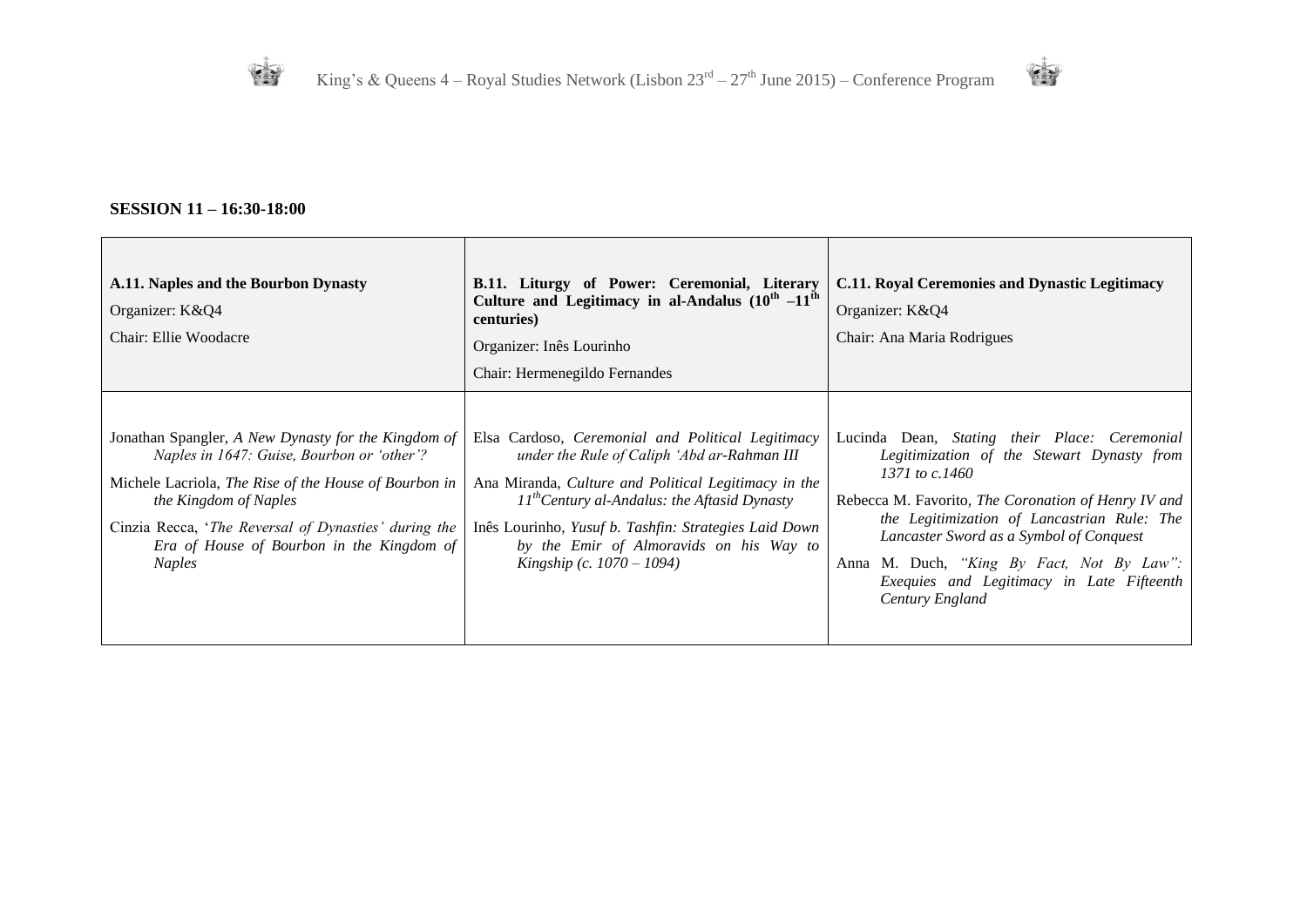



#### CONFERENCE´S PARTICIPANTS IN ALPHABETICAL ORDER

- AGÜERO CARNERERO, Cristina, *The War of the Spanish Succession and the Resistance to Philip V. New Documents on the Confiscation of the 11th Admiral of Castile's Palaces in Madrid* **A10**
- ALMEIDA, Francisca, *The Exaltation of Braganza Dynasty in the Royal Baptism: Liturgy as a Means to Fulfill a Dynastic Purpose* **A9**
- ALMEIDA, Paula, *The Exaltation of "Holiness" of Bragança Dynasty as Legitimating Strategy (17th century)* **A9**
- ÁLVAREZ, G., *Dynastic Changes and Legitimacy: The Role of Consanguinity in Braganza´s Dynasty (1640-1910)* **A8**
- ARAÚJO, Inês, *Iconography, Power and Legitimacy of the Portuguese Kings: Images of War in the Late Medieval and Early Modern Ages* **B10**
- AVELAR, Ana Paula, *Luisa de Guzmán: silent glimpses of a reign* **C8**
- BACKERRA, Charlotte*, (Re-)Discovering a Family's Traditions? The Hanoverians as Successors to the Throne of Great Britain* **C4**
- BALEIRAS, Isabel P., *1383-1385*, *Portugal: Coup d'État or Democracy?* **A4**
- BERGLUND, Louise, *Queen Philippa of Scandinavia, Female Piety and Authority. Two Bohun Prayer Books and their Shifting Late Medieval Contexts* **C6**
- BERGQVIST, Kim, *Teaching Princes How to Behave: the Castigos de Sancho IV in Light of the Dynastic Problems and Political Legitimacy of Alfonso X's Second Son* **A3**
- BONAT TREVISAN, Mariana, *Kings and Fathers: The Monarchical Protection Function and the Fathering Function in Avis' Dynastic Discourses (Portugal – 15th Century)* **C10**
- BRADY, Caitlin, *Regency of Mariana of Austria for Charles II* **A10**
- BROCKMANN, Mariana, *Franco-Scottish Union: Dynasty, Legitimacy and Regnant Queenship, 1548-1560* **C9**
- CARDOSO, Elsa, *Ceremonial and Political Legitimacy under the Rule of Caliph 'Abd ar-Rahman III* **B11**
- CARVALHAL, Hélder, *Dynastic Changes and Legitimacy: The Role of Consanguinity in Braganza´s Dynasty (1640-1910)* **A8**
- CARVALHO, Cristina, *Hints of Absolutist and Baroque Features in Charles II's Restoration* **C3**
- CARVALHO-GONÇALVES, Leonardo, *The Royal Good Deaths in Medieval Chronicles as Part of the Avis Dynasty Legitimacy Campaign: The Examples of John I and Philippa of Lancaster in a Comparative Vision.* **A4**
- CEBALLOS, F., *Dynastic Changes and Legitimacy: The Role of Consanguinity in Braganza´s Dynasty (1640-1910)* **A8**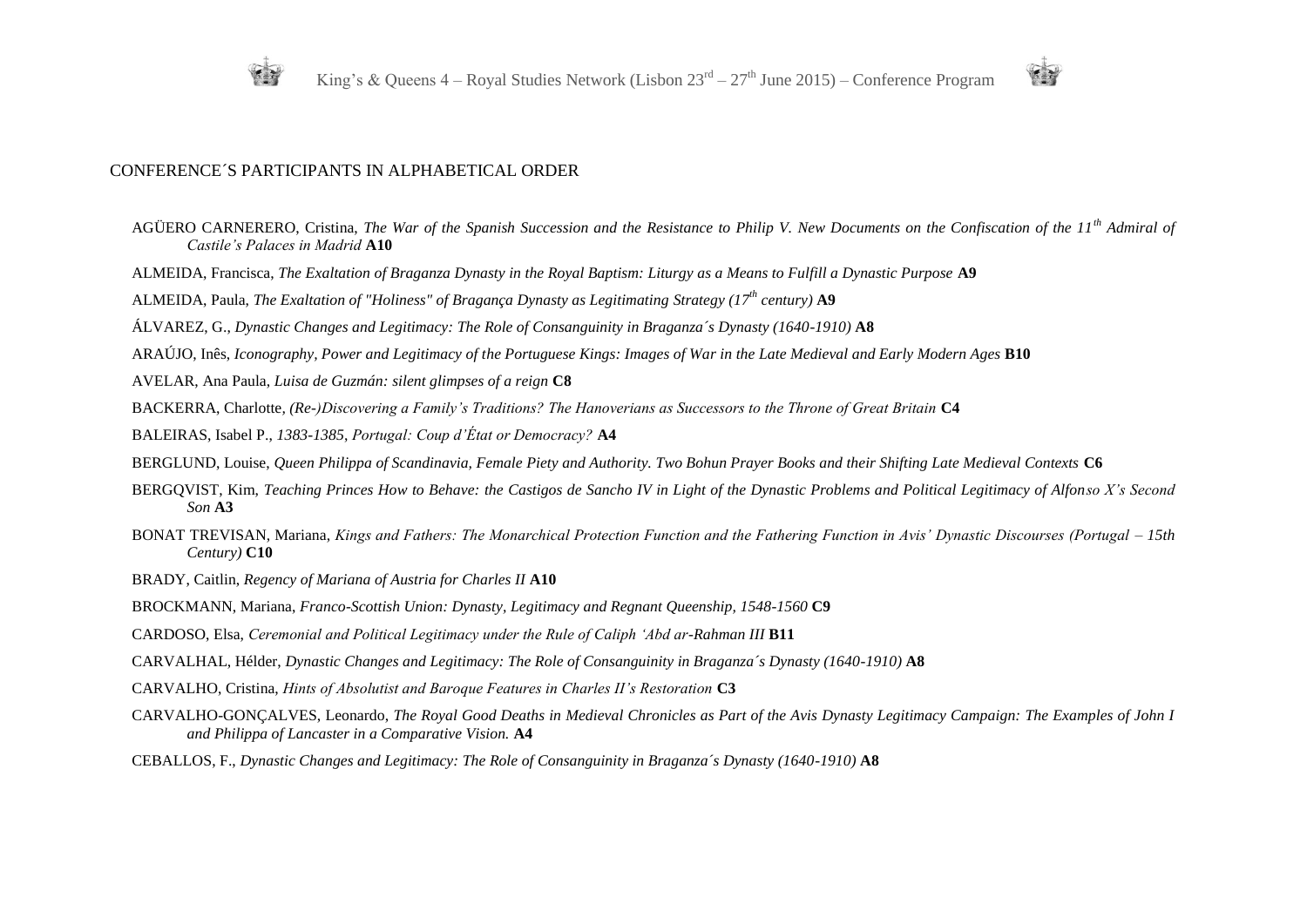



- CHOINSKA-MIKA, Jolanta, '*Pupilla libertatis'. Royal "Free Elections" in the Polish-Lithuanian Commonwealth: the Origins, Ideology and Practice in the 16th century* **B1**
- COELHO, André, *In the Coming of the Messiah of Lisbon: Ecclesiastical Support during the Dynastic Crisis of 1383-1385* **B8**
- COLLA, Elisabetta, *When the Emperor is a woman: the case of Wu Zetian* **C2**
- COSTA, Adelaide, *Blanca of Castile: a Mere Detail in the Portuguese Dynastic Change of 1385?* **A5**
- CRUZ, Maria Leonor G., *Filipe I de Portugal: ordenações do reino e regras de gestão social e económica na mudança de dinastia* **A6**
- DEAN, Lucinda, *Stating their Place: Ceremonial Legitimization of the Stewart Dynasty from 1371 to c.1460* **C11**
- DÍAZ MARCILLA, Francisco, *Oedipus Complex in Ecclesiastical Soup: Loyalties and Disloyalties of Clerics during the Reign of Alfonse X and Sancho IV* **B9**
- DRAGIYSKI, Boncho, *Her (un)Becoming: Isabella of Portugal (d. 1496) and Beatriz da Silva (d. 1492)* **A8**
- DUCH, Anna M., *"King By Fact, Not By Law": Exequies and Legitimacy in Late Fifteenth Century England* **C11**
- ELLIS, James, *Making and Breaking Peace: Women as Peacemakers in mid-fifteenth century Castile* **C8**
- FARIA, Ana Leal de, *Is it Better to be Queen for a Single Day than Duchess an Entire Life? (1656-62)* **A7**
- FARIA, Tiago Viula, *All in the Family: Cross-Legitimization Strategies in Two Late-Medieval Monarchies* **A4**
- FAROOQ, Fouzia, *Importing Trust into the Realm: A Study of Power-base of the Delhi Sultans* **A2**
- FÁTIMA, Ana de, *William I and Emma of Normandy* **C9**
- FAVORITO, Rebecca M., *The Coronation of Henry IV and the Legitimization of Lancastrian Rule: The Lancaster Sword as a Symbol of Conquest* **C11**
- FERNANDES, Hermenegildo, *Bishop and Ulemah: Negotiating Power in Portugal and in the Almohada Empire around 1230* **B9**
- FRANCISCO, Filipe, *Na fronteira de novas legitimidades – As Cortes de 1697* **A6**
- GAMERO IGEA, Germán, *Keeping Loyalty at the End of a Dynasty: the "Other Courtiers" of Ferdinand II of Aragon (1468-1516)* **A5**
- GARRARD, Peter, *Cognitive Archaeology: New tools for Historians. Handwriting Assessment and Latent Semantic Analysis of the letters of King George III of Great Britain (1738-1820) applied to a Study of his Mental Illnesses* **A8**
- GONZÁLEZ GONZÁLEZ, Raúl, *Monarchy and Urban Oligarchies in the Kingdom of Castile during the 15th century: Power, Service and Social Ascent* **B3**
- GROHSE, Ian Peter, *Fiction of Adult Rule: Youth and Kingship in Twelfth-Century Norway* **B5**
- HOLDORPH, Rebecca, *'He is Legitimate Heir of the Realms': John of Gaunt, Constance of Castile and the Lancastrian Claim to Castile and León* **B6**
- HOLZWART-SCHÄFER, Iris, *Dynastic Changes, Legitimacy and Political (Dis)Continuity – a Comparative Approach* **C7**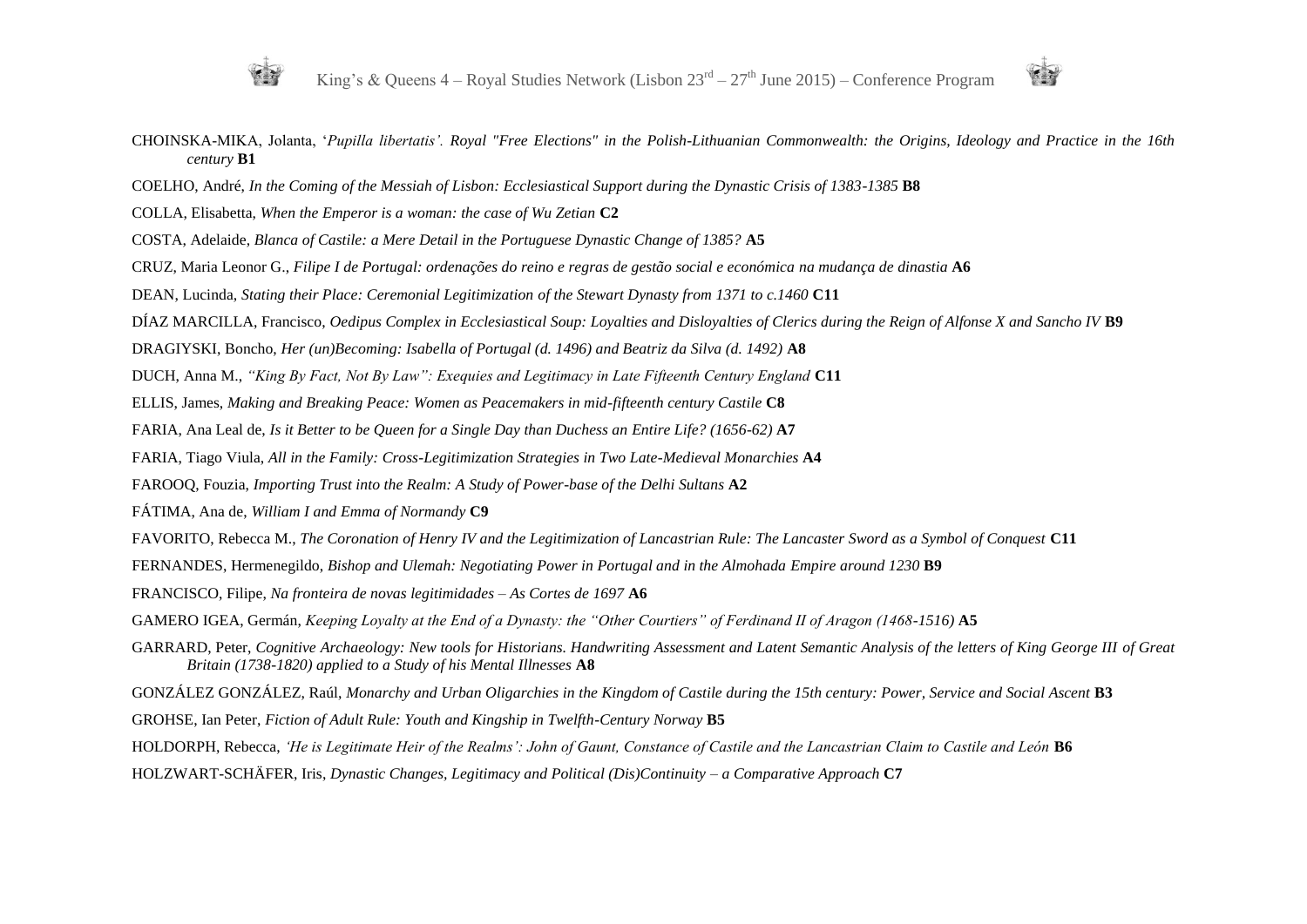

#### HUNDAHL, Kerstin, *Christopher I. Right or Usurpation of the Throne? Using the Past as a Legitimization Tool* **B5**

KALINOWSKA, Anna, *'Illustrious Jagiellonian Blood'. Dynastic Tradition and Legitimacy of Royal Power in the 17th century Poland-Lithuania* **B1**

KARAGIANNI, Alexandra, *Purple Dreams of the Byzantine Macedonian Dynasty in Manuscript Illuminations: the Usurper Emperor Basil I (867-886)* **B10**

- KAWATA, Viviane, *«Necessidade de consentimento do Reyno, & serem aprouados pelos tres Estados delle, & em quanto não o fossem, não poderiaõ Reynar» : the Relationships of Power between Braganza Kings and their Councillors in the 17th century* **A9**
- KINNE, Elizabeth, *Subject to Change: Forging Early and Post-Modern Subjectivities in Christine de Pizan and Frank Herbert* **B4**

KLEINE, Marina, *Alfonso X and the Theoretical Apparatus of the Royal Power in the Crown of Castile during the 13th century* **B2**

KOLMOGOROVA, Ekaterina, *The Role of the Portraiture in the Supporting of the Legitimacy of the Imperial Power in XVIII - early XIX century Russia* **C5**

- KOROBTCHENKO, Júlia Platonovna, *Her Majesty the Queen Maria II and the Duque of Leuchtenberg: the First Royal Marriage of the Portuguese Constitutional Monarchy* **C5**
- KURAS, Katarzyna, *'The King with his People, the People with their King'. Legitimacy of Royal Power in the 18th c. Poland-Lithuania* **B1**

LACRIOLA, Michele, *The Rise of the House of Bourbon in the Kingdom of Naples* **A11**

LANGLOIS, Reneé, *Power & Authority of Royal Queen Mothers: Comparing the French Queen Regent and the Ottoman Valide Sultan during the 16th -17th centuries.*  **C8**

LEITÃO, André O., *Building Legitimacies: the Role of Legal Scholars in the Consolidation of the New Hispanic Dynasties (late-14th to early-15th centuries)* **A3**

LENEGHAN, Francis, *Beowulf and Biblical Kinship: A Dynastic Model?* **A1**

- LEVITT, Emma, *In the Flowering of his Age': Knightly Masculinity and the Establishment of the Yorkist Dynasty under Edward IV (1461-1483)* **C10**
- LIN, Hang, *From Tribesmen of Manchuria to Ruler of China: Legitimation under the Jurchen Jin (1125-1234) in Twelfth-Century China* **A1**
- LOURENÇO. Paula, *Entrada da rainha D. Filipa de Gusmão na vila de Sintra em meados do século XVII: tempos e festas de solenização ritual* **A6**
- LOURINHO, Inês, *Yusuf b. Tashfin: Strategies Laid Down by the Emir of Almoravids on his Way to Kingship (c. 1070 – 1094)* **B11**

LUCÍA GÓMEZ-CHACÓN, Diana, *The Dominicanism of Two Virtuous Queens: Mary and Eleanor of Aragon* **C6**

LUÍS, Nuno Castro, *João, Prince Regent: "To be or not to be" in the Dynasty of Bragança* **A7**

MARTÍNEZ ALCORLO, Ruth, *Marriage, Power and Legitimacy: Isabel of Castile (1470-1498) and Manuel I of Portugal* **C3**

- MARTÍNEZ LÓPEZ, Rocío, *The Spanish Monarchy in the Crossroad: Maximilian II Emmanuel of Bavaria after the Outbreak of the War of Spanish Succession (1700-1713)* **A10**
- MESLEY, Matthew M., *Episcopal Kingmakers: Political Legitimacy and Gender in Thirteenth-Century Germany and England* **A3**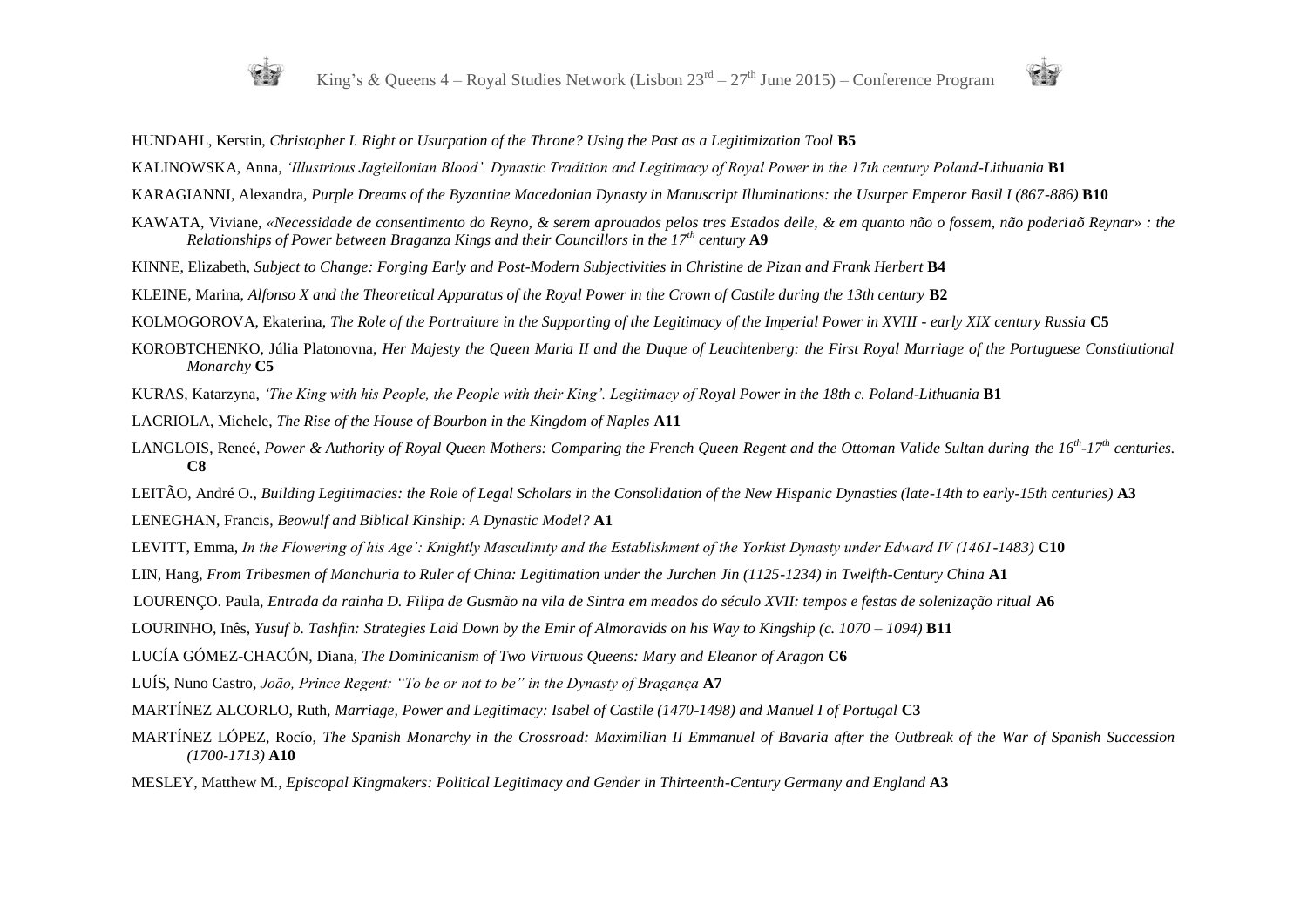



MIRANDA, Ana, *Culture and Political Legitimacy in the 11thCentury al-Andalus: the Aftasid Dynasty* **B11**

- NASH, Penny, *The Stability and Strength of the Ottonian Dynasty in Tenth- and Eleventh-Century Germany* **C7**
- NEVEROVA, Natalia, *From Henry of Navarre to Henry IV: to be an Ambassador in the Time of Change, the Time of Doubt* **C7**
- NORTE, Armando, *Building Legitimacies: the Role of Legal Scholars in the Consolidation of the New Hispanic Dynasties (late-14th to early-15th centuries)* **A3**
- PARANQUE, Estelle, *Threats to the English Crown: Elizabeth Tudor's and Mary Queen of Scots' Rhetoric as Prisoners* **B4**
- PASCUAL-ARGENTE, Clara*, El Victorial's Galician Knight and the Networks of Petrismo* **B7**
- PELAZ FLORES, Diana, *Much more than the King's Wife. Marriage as Instrument of Queenly Authority and her Identity in the Trastámara Dynasty (1369-1474)* **B2**
- PELT, Nadia van, *After Henry VIII's death: Mid-Tudor Drama and the Issues of Legitimacy and Succession* **B10**
- PERRSON, Fabian, *Something Old and Something New: Weaving Legitimacy Into Early Modern Swedish Dynasties* **C4**
- PETERS, T.J., *Dynastic Changes and Legitimacy: The Role of Consanguinity in Braganza's Dynasty (1640-1910)* **A8**
- PETERS, Timothy, *Cognitive Archaeology: New tools for Historians. Handwriting Assessment and Latent Semantic Analysis of the letters of King George III of Great Britain (1738-1820) applied to a Study of his Mental Illnesses* **A8**
- PICHEL GOTÉRREZ, Ricardo, *Courtly Culture and Literary Patronage: The Galician House of Andrade* **B7**
- PRIETO SAYAGUÉS, Juan, *Royal Patronage versus Nobiliary Patronage at the Castilian Monasteries during the 15th century. A Conflict of Legitimacies?* **B3**
- RAMIRO RAMÍREZ, Sergio, *Francisco de los Cobos, Precursor of Arts: News on the Assimilation Process of the Empire Concept in Castile and Aragon and its Impact on the Image of Power* **C1**
- RECCA, Cinzia, '*The Reversal of Dynasties' during the Era of House of Bourbon in the Kingdom of Naples* **A11**
- RENTOUMI, Vassiliki, *Cognitive Archaeology: New tools for Historians. Handwriting Assessment and Latent Semantic Analysis of the letters of King George III of Great Britain (1738-1820) applied to a Study of his Mental Illnesses* **A8**
- RHORCHI, Fatima, *Consolidating Authority in 17th cent Morocco: Sultan Moulay Ismail's struggle for legitimacy.* **A2**
- RODRIGUES, Ana Maria S. A., *Gender and Legitimacy in the First Generations of the Avis Dynasty* **C10**
- RODRIGUES, Paula, *Two Crowns to a Queen without a Throne: Joanna, The Great Lady (1462-1530)* A5
- RODRÍGUEZ, Bretton, *Competing Images of Pedro I: López de Ayala's Chronicle in Context* **B6**
- RODRÍGUEZ-PORTO, Rosa, *Controversy, Lineage and Memory: the Future of Petrista Networks* **B7**
- ROHR, Zita, *Hollow Crowns and Shifting Sovereignties: Dynastic Change and Legitimacy in the Kingdom of Naples-Sicily 1380-1442* **C1**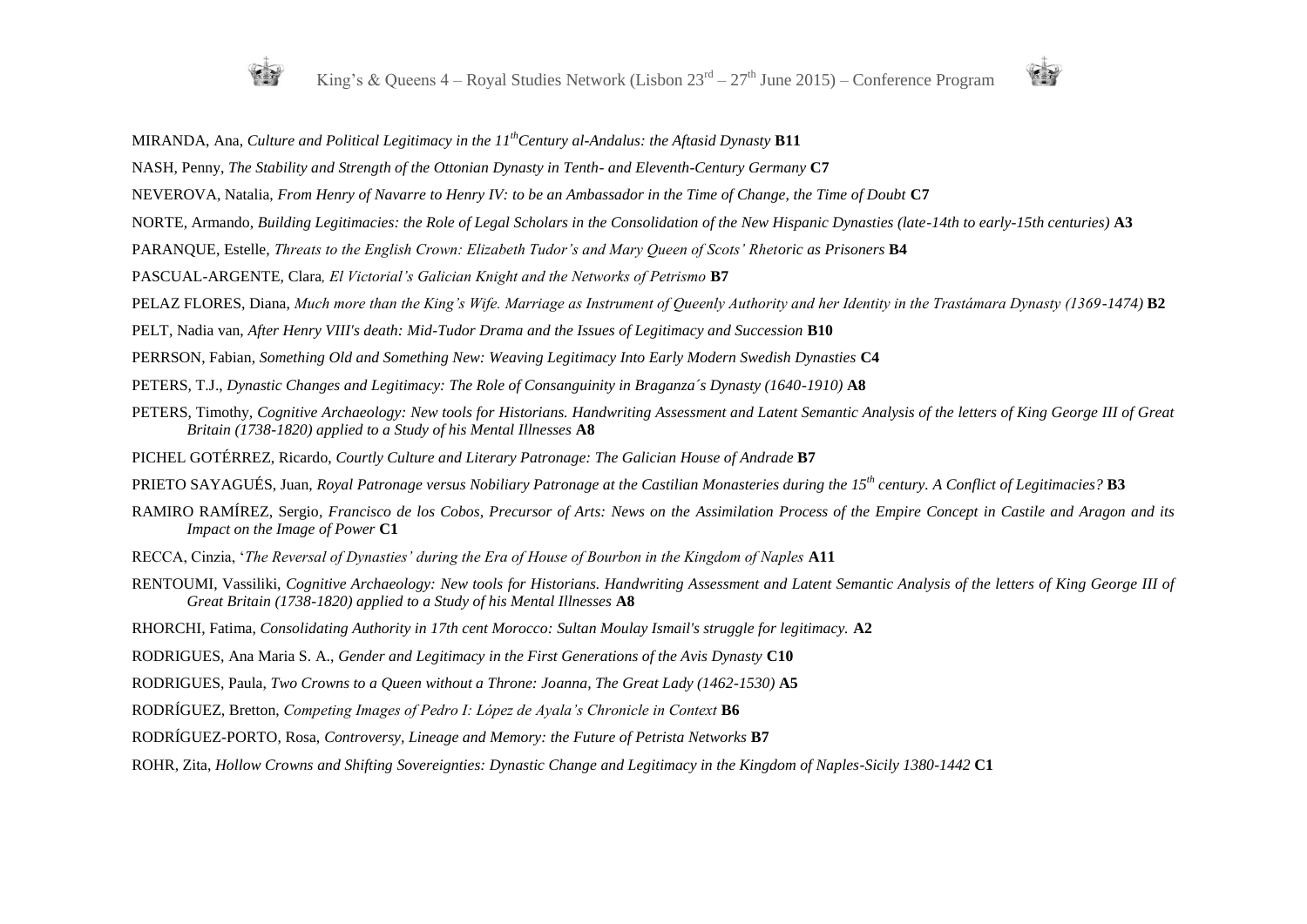

ROSELLÓ-MARTÍNEZ, Sacramento, *Controversy, Lineage and Memory: the Future of Petrista Networks* **B7** RUIZ DOMINGO, Lledó, *From the Election to the Consolidation. The Strategies of Legitimacy of the Trastámara Dynasty in the Crown of Aragon.* **B2** SÁNCHEZ SANZ, Arturo, *Sovereignty, Kingship and Gender in Scythian World* **A1** SARTI, Cathleen, *Just a Family Dispute? How Sigismund Vasa was Made an Alien by his Uncle Charles* **C4** SEABRA, Ricardo, *The Regency of Pedro of Portugal and the Influence of the Clergy* **B9** SHADIS, Miriam, *Legitimizing Queenship: the First Dynasty of the Kingdom of Portugal* **C2** SILLERAS, Nuria, *Dynastic Legitimacy and Acculturation: the Trastámaras in Aragon (1412-1516)* **C1** SILVA, Manuela Santos, *Regal Power and Royal Family in the Fundamental Iberian Legislation* **B3** SMÅBERG, Thomas, *The Lion, the Duke and the infant King: Legitimizing Strategies of a Swedish Royal Lineage in the fourteenth century* **B5** SOARES, Carolina, *The Regency of Prince Pedro - the Multiple Challenges in the Search of Balance and Legitimacy (1667-1683)* **A7** SPANGLER, Jonathan, *A New Dynasty for the Kingdom of Naples in 1647: Guise, Bourbon or 'other'?* **A11** URBANO, Pedro, *A Throne and two Brothers: the Impact of the Civil War in the Composition of the Portuguese Royal Household.* **C5** VALDALISO, Covadonga, *The lost chronicle of Peter I: Historiography and Literature in the Reconstruction of the Memory of the King* **B6** VIGIL, Néstor, *Ecclesiastics in the Construction of International Legitimacy of the Portuguese Dynasty of Avis* **B8** VILAR, Hermínia, *A Portuguese Prologue to the Schism: Fernando I and the Church in the Last Decades of the 14th century* **B8** WOOD, Lynsey, *The Very Next Blood of the King': the Law of Female Dynastic Succession in English History* **C9** WOODACRE, Ellie, *Memoirs of Queens -The Genesis of Queenship Studies? Representations of Queens in the works of Mary Hays and Early Modern Collective Biographers* **C2**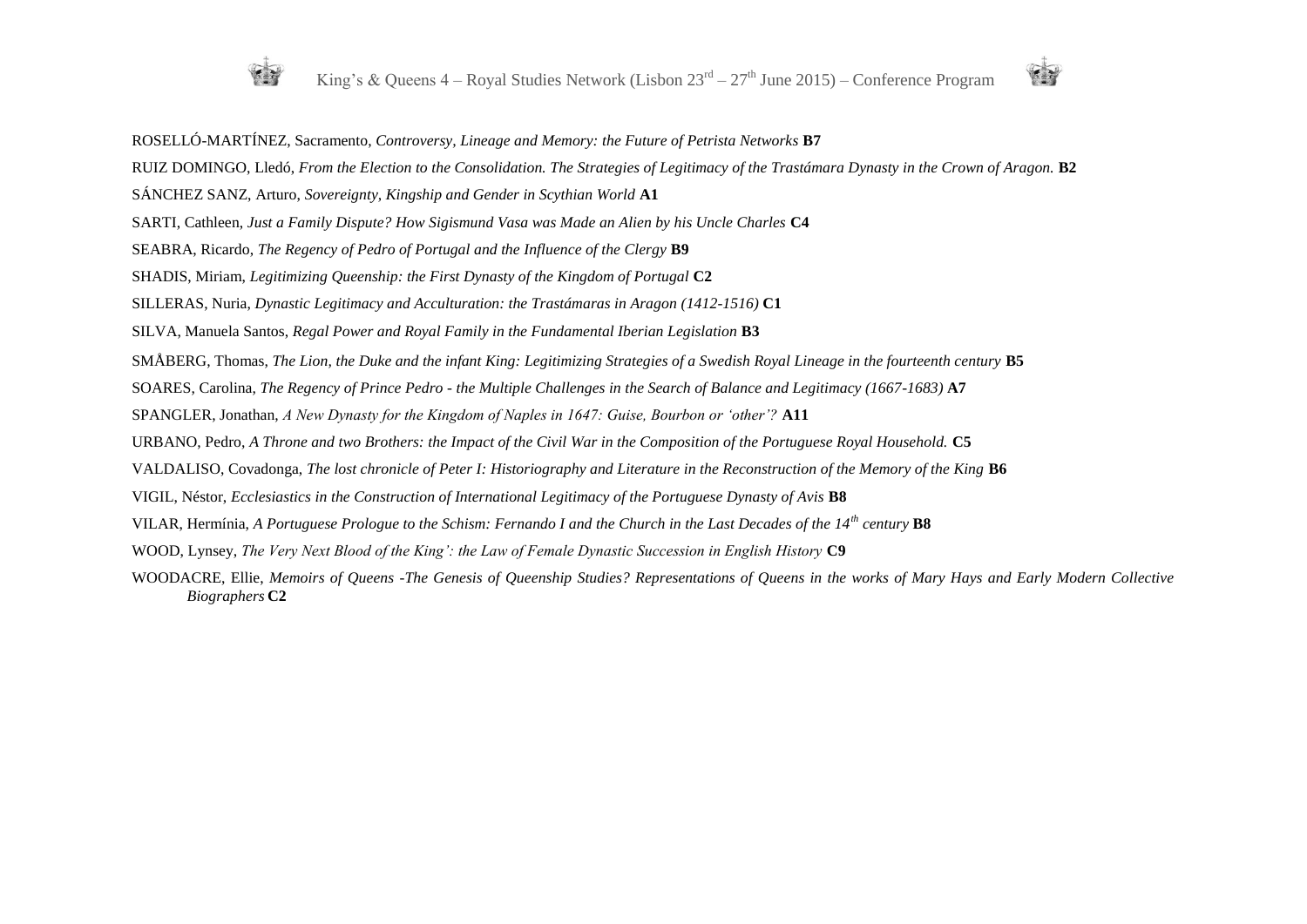



## **Day 1 (24 June 2015 )**

| $10:00-11:00$ (Amphitheatre 4)                                 | Opening of working sessions:                                                                                                                      |
|----------------------------------------------------------------|---------------------------------------------------------------------------------------------------------------------------------------------------|
|                                                                | Faculty Dean, Paulo Farmhouse Alberto; Head of University of Lisbon History Centre, Hermenegildo Fernandes                                        |
|                                                                | Keynote Lecture - Jeroen Duindam (University of Leiden)                                                                                           |
| $11:00-11:30$ – Coffee-break                                   |                                                                                                                                                   |
| 11:30-13:00 - SESSION 1                                        |                                                                                                                                                   |
|                                                                | A.1. Early Monarchic Models: Kinship, War and Royal Legitimacy                                                                                    |
|                                                                | B.1. By the Grace of God or Free Will of the People? Legitimacy of Royal Power in Poland-Lithuania, 16th-18th c.                                  |
| C.1. Dynastic Changes, Legitimacy and Acculturation            |                                                                                                                                                   |
| $13:00-14:30$ - Lunch                                          |                                                                                                                                                   |
| 14:30-16:00 - SESSION 2                                        |                                                                                                                                                   |
| <b>A.2. Muslim Monarchies</b>                                  |                                                                                                                                                   |
| Middle Ages I                                                  | B.2. The Legitimacy Language. Consolidatitor Mechanisms and Strengthening Instruments of the Monarchical Power in the Crown of Castile during the |
| C.2. When the Ruler is a Woman                                 |                                                                                                                                                   |
| $16:00-16:30$ – Coffee-break                                   |                                                                                                                                                   |
| 16:30-18:00 - SESSION 3                                        |                                                                                                                                                   |
| A.3. Building Medieval Ruling Legitimacies                     |                                                                                                                                                   |
| Middle Ages II.                                                | B.3. The Legitimacy Language. Consolidatitor Mechanisms and Strengthening Instruments of the Monarchical Power in the Crown of Castile during the |
| C.3. Court Ceremonial as Dynastic Legitimacy                   |                                                                                                                                                   |
| 18:00 – Book exhibition on Monarchy Subjects (Faculty Library) |                                                                                                                                                   |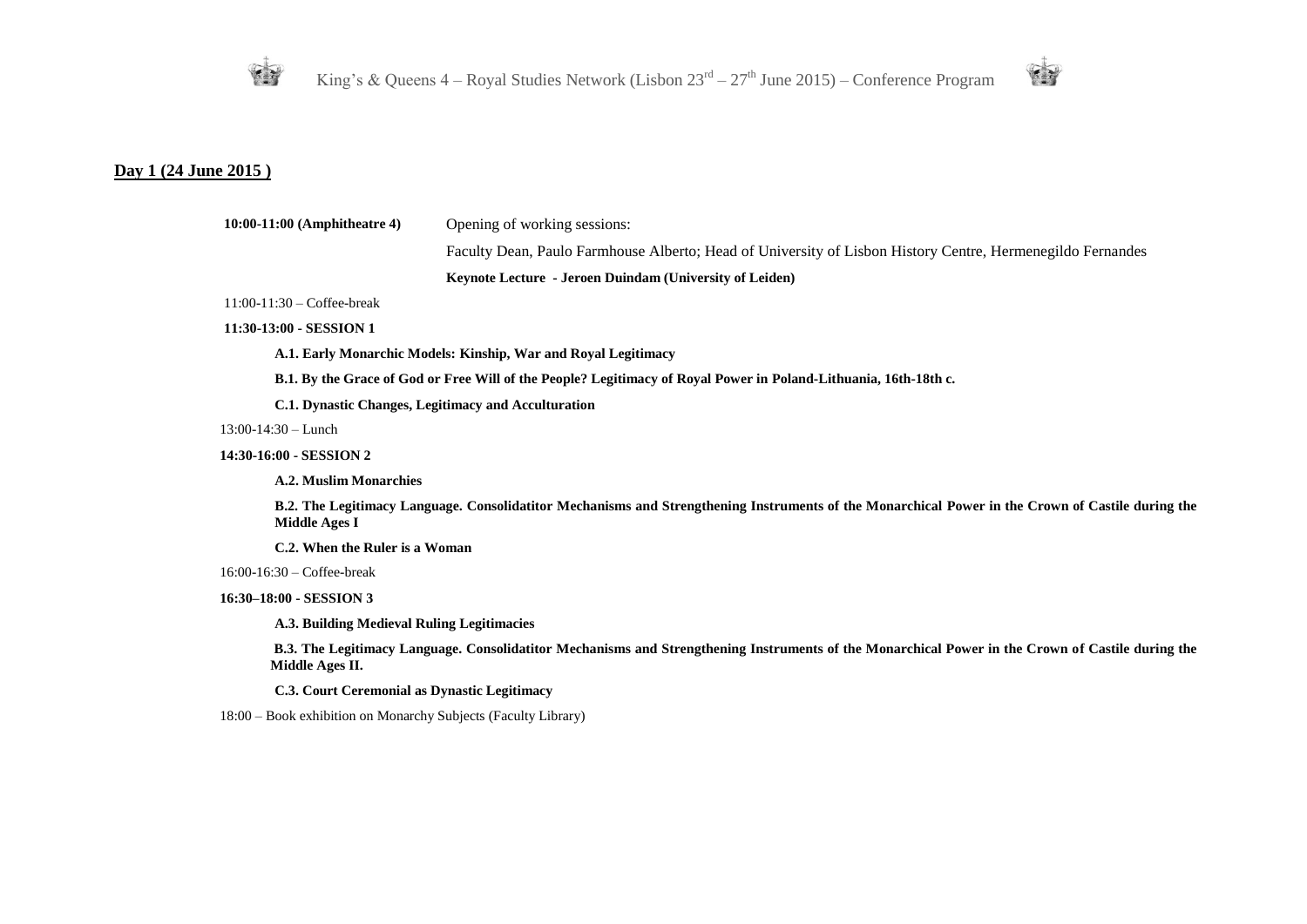



#### **Day 2 (25 June 2015)**

**09:30-11:00 - SESSION 4** 

- **A.4. Dynastic Legitimacy after a Coup d'État**
- **B.4. Rhetoric of Feminine Legitimacy**
- **C.4. Using Political Culture as Strategy of Legitimization**
- 11:00-11:30 Coffee-break
- **11:30-13:00 - SESSION 5** 
	- **A.5. Iberian Legitimacy Dilemmas in the Late Middle Ages**
	- **B.5. Creating Legitimacy and Kings in Medieval Scandinavia**
	- **C.5. Tradition and Change as Guarantees of Dynastic Continuity (18th/19th centuries)**
- 13:00-14:30 Lunch
- **14:30-16:00 – SESSION 6**
	- **A.6. Dynastic Changes in Modern Portugal (late 16th - late 17th centuries) [in Portuguese]**
	- **B.6. Confronted historiographies: A Re-examination of Contemporary Sources about the Castilian Civil War**
	- **C.6. Queenship and Religion**

#### **16:30-18:00 - SESSION 7**

- **A.7. The Human Frailty of Monarchy. Portuguese Dynastic Changes and Regency Periods in XVII and XVIII centuries**
- **B.7. 'Petrista Networks'. Galicia as a Case-study**
- **C.7. Dinastic Changes, Legitimacy and Political (Dis-)Continuity. A Comparative Approach**
- 18h-19h Networks' meeting time (Rooms 4, 5.1 and 5.2)
- 20:00 Conference-dinner at the Hotel Mundial (Praça Martim Moniz 2)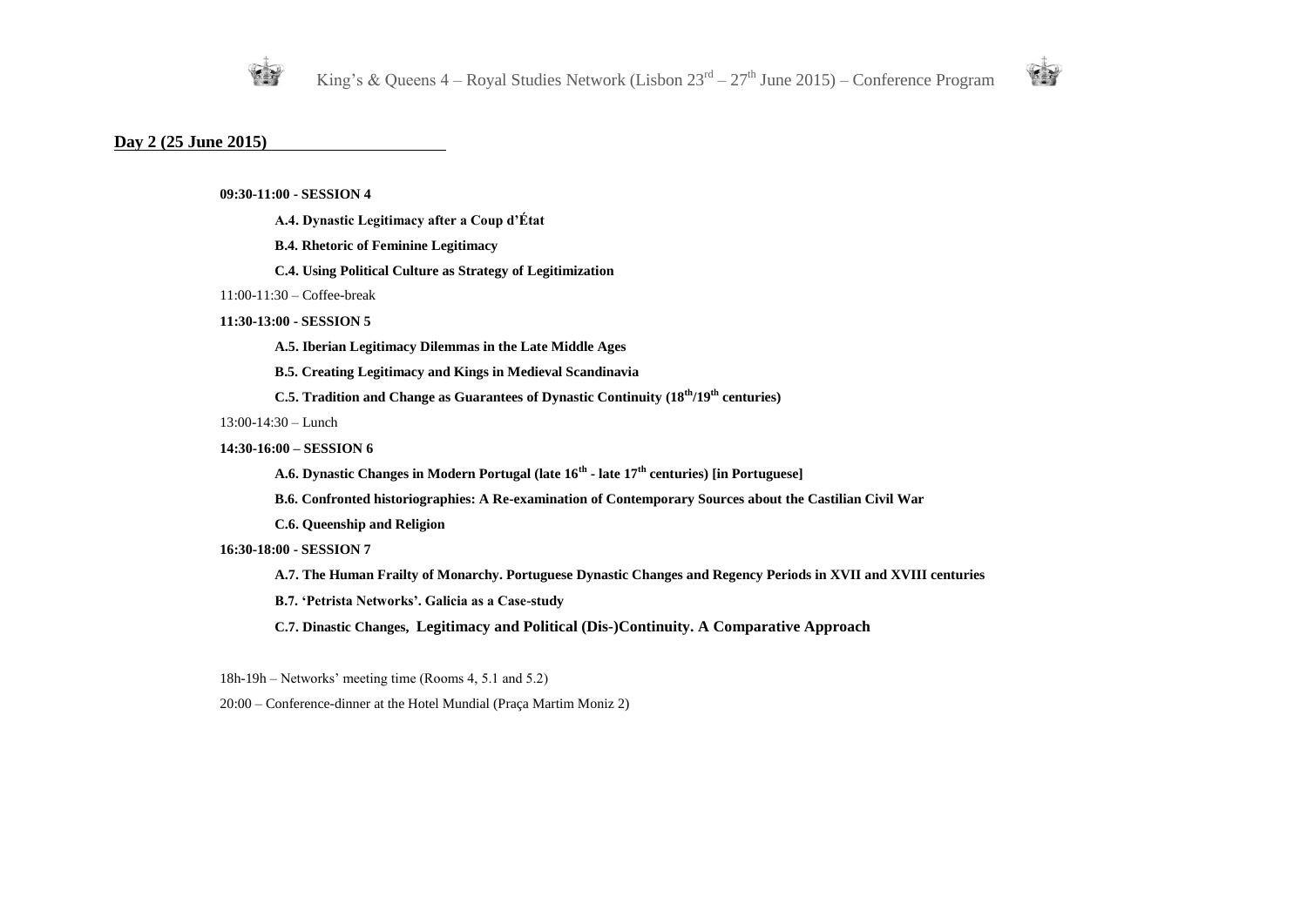



#### **Day 3 (26 June 2015)**

#### **9:30-11:00 - SESSION 8**

- **A.8. Mental Illnesses and the Dangers of Consanguinity in Royalty**
- **B.8. The Ecclesiastical Defense of Royal Legitimacy through Discourses and Actions I**
- **C.8. Late Medieval and Modern Queens and Regents**

#### 11:00-11:30 – Coffee-break

#### **11:30-13:00 - SESSION 9**

- **A.9. Legitimising the Braganza Dynasty**
- **B.9. The Ecclesiastical Defense of Royal Legitimacy through Discourses and Actions II**
- **C.9. Legitimacy and Regnant Queenship**

#### 13:00-14:30 - Lunch

#### **14:30-16:00 - SESSION 10**

**A.10. The War of the Spanish Succession** 

**B.10. Monarchical Topics in Art and Literature** 

**C.10. Gender and Monarchy**

16:00-16:30 – Coffee-break

#### **16:30-18:00 - SESSION 11**

**A.11. Naples and the Bourbon Dynasty** 

**B.11. Liturgy of Power: Ceremonial, Literary Culture and Legitimacy in al-Andalus (10th –11th centuries)** 

**C.11. Restoring Legitimacy after the Politic Turmoil**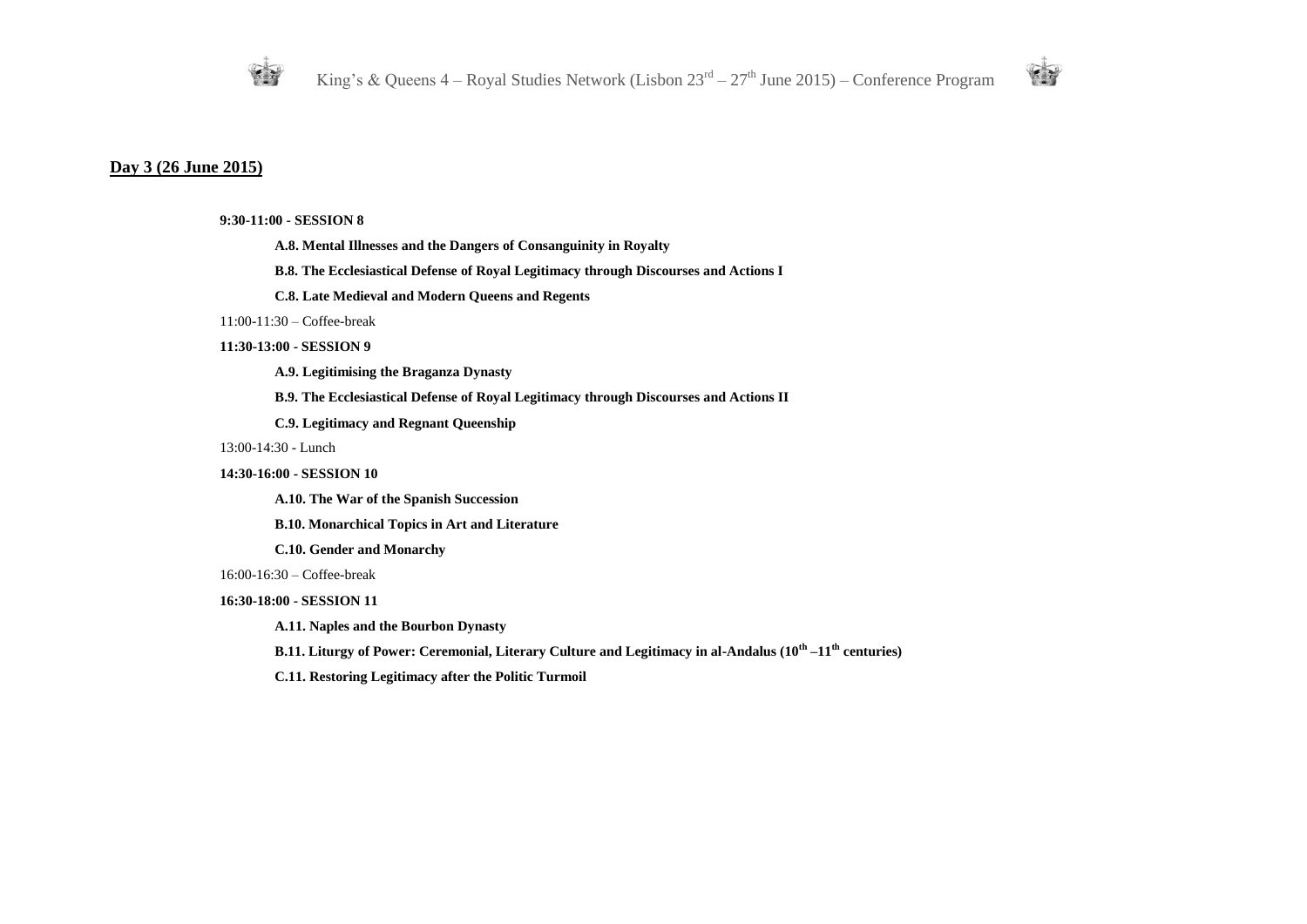



## **How to go to the Conference**



## **Faculdade de Letras da Universidade de Lisboa**

(University of Lisbon - School of Arts and Humanities)

Metro Cidade Universitária – linha amarela – Coroa L

(Underground Station Cidade Universitária - Yellow Line – Zone L)